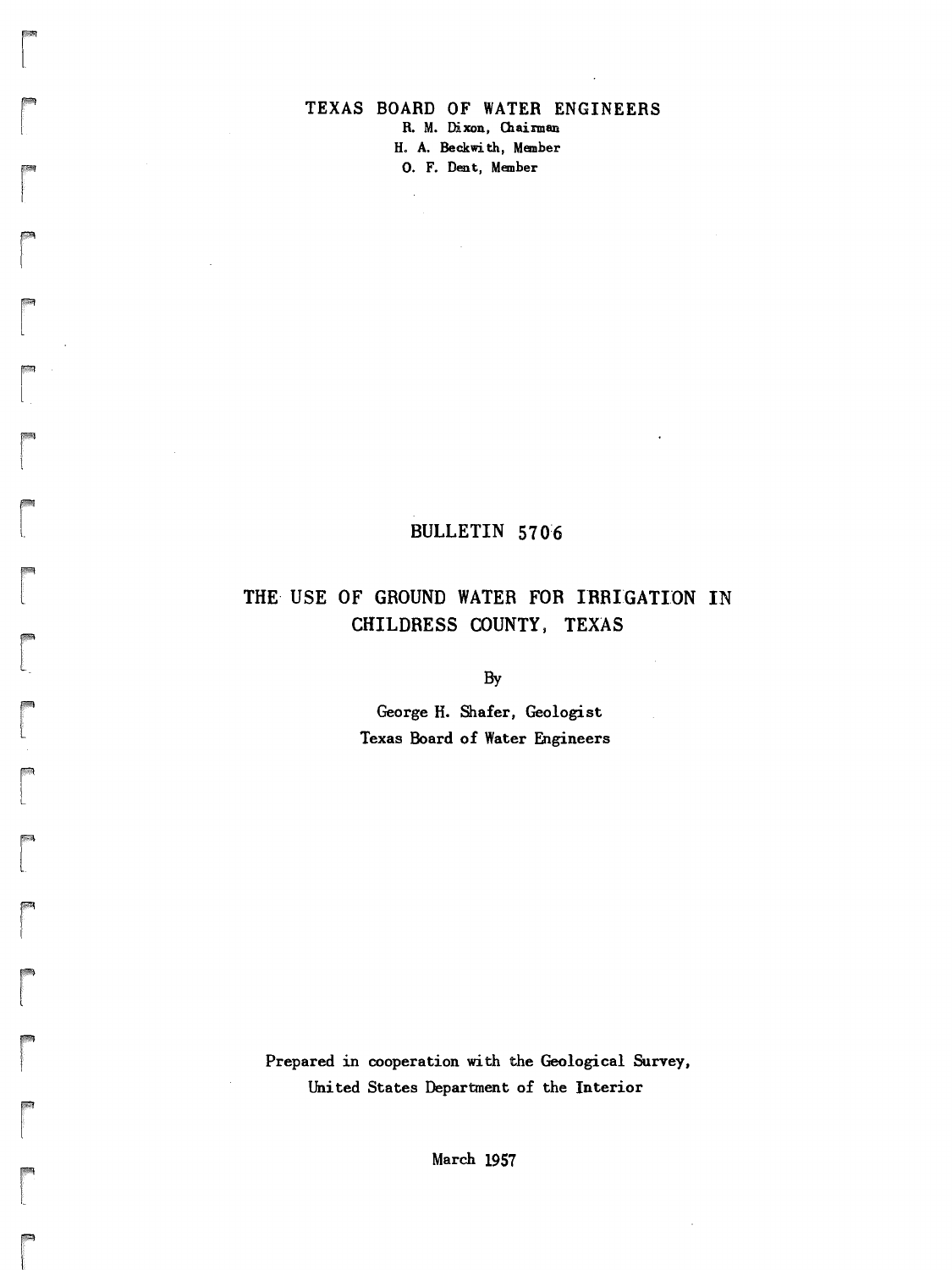# CON TEN T S

 $\frac{\epsilon}{C}$ 

 $\mathcal{L}_{\text{eff}}$ 

r

 $\sim$ 

 $\sim$   $\sim$ 

r<br>|<br>|

r<br>Frans (1985)<br>1985 - Johann Stein, Amerikaansk konstantinopolitan († 1986)<br>1988 - Johann Stein, Amerikaansk konstantinopolitan († 1988)<br>1988 - Johann Stein, Amerikaansk konstantinopolitan († 1988)<br>1988 - Johann Stein, Ame

r<br>|<br>|<br>|

**r**<br>|<br>|

**respectively** 

i<br>i l.<br>L

rena<br>|<br>|

ra<br>|<br>|

ra 1999<br>1999 - Johann Stone, Amerikaansk kantone<br>1999 - Johann Stone, Amerikaansk kantone<br>1999 - Johann Stone, Amerikaansk kantone<br>1999 - Johann Stone, Amerikaansk kantone<br>1999 - Johann Stone, Amerikaansk kantone<br>1999 - Jo

 $\sim 10^6$ 

 $\sim$   $\sim$ 

**records** 

ra de la contradición de la contradición de la contradición de la contradición de la contradición de la contra<br>Contradición de la contradición de la contradición de la contradición de la contradición de la contradición de<br>

rra and a series of the contract of the contract of the contract of the contract of the contract of the contract of the contract of the contract of the contract of the contract of the contract of the contract of the contra

**r**<br>|<br>|

 $\begin{bmatrix} 1 \\ 1 \end{bmatrix}$ 

re de la partie de la partie de la partie de la partie de la partie de la partie de la partie de la partie de<br>La partie de la partie de la partie de la partie de la partie de la partie de la partie de la partie de la par

**r** 

**reduced**<br>Links and the control of the control of the control of the control of the control of the control of the control of the control of the control of the control of the control of the control of the control of the con

ranger<br>Frankling

# Page

 $\hat{\mathcal{L}}$ 

| 4 |
|---|
|   |
|   |
|   |
|   |
|   |
|   |
|   |

# **ILLUSTRATIONS**

| Figure 1. Map of Texas showing location of Childress County            |    |
|------------------------------------------------------------------------|----|
| 2. Classification of irrigation waters in Childress County, Tex.       | 6  |
| 3. Map of Childress County, Tex., showing location of irrigation wells | 19 |

# **TABLES**

| Table | 1. Permissible limits of boron for several classes of irrigation waters |    |
|-------|-------------------------------------------------------------------------|----|
|       | 2. Records of irrigation wells in Childress County, Tex.                | 9  |
|       | 3. Drillers' logs of irrigation wells in Childress County, Tex.         | 14 |
|       | 4. Analyses of water from irrigation wells in Childress County, Tex.    | 18 |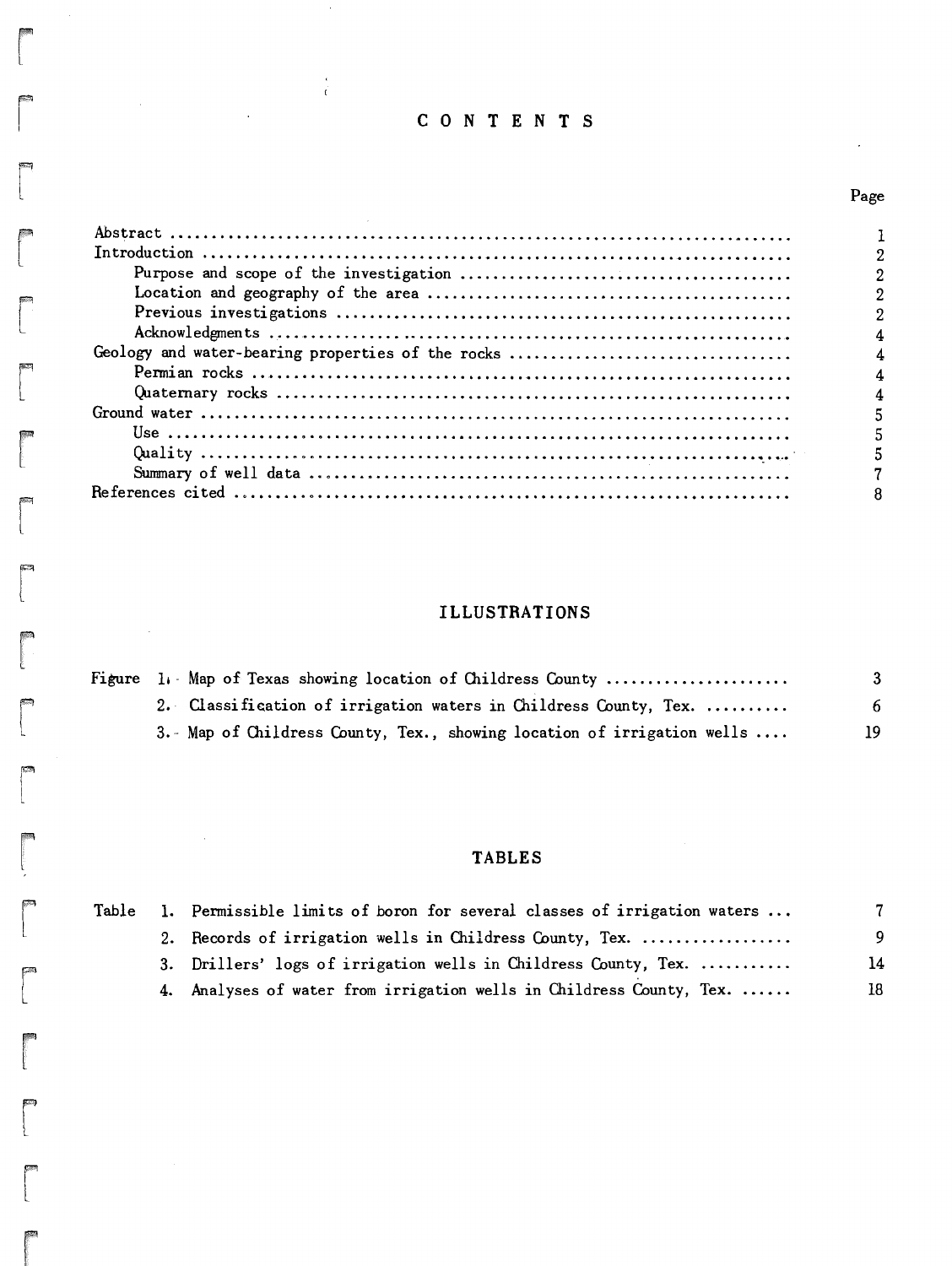# THE USE OF GROUND WATER FOR IRRIGATION IN CHILDRESS COUNTY, TEXAS

 $\begin{bmatrix} 1 & 1 \\ 1 & 1 \end{bmatrix}$ 

range<br>1990 – Singapuran<br>1990 – Singapuran Kabupatèn Kabupatèn Kabupatèn Kabupatèn Kabupatèn Kabupatèn Kabupatèn Kabupatèn Kabupatèn K

**randa**<br>|<br>|-

ra 1999<br>Particular district de la partie de la partie de la partie de la partie de la partie de la partie de la partie<br>District de la partie de la partie de la partie de la partie de la partie de la partie de la partie de

ran<br>|<br>|

r Ľ.

**randon**<br>Linda<br>Linda

r

 $\mathbf{r}$ •  $\mathbf{I}$ 

 $\begin{bmatrix} 1 \\ 1 \end{bmatrix}$ 

**r**<br>|<br>|<br>|

ra<br>Lista politika politika politika politika politika politika politika politika politika politika politika polit<br>Lista politika politika politika politika politika politika politika politika politika politika politika pol

**rand**<br>|<br>|-

ra<br>|<br>|-

rang<br>Pangangan<br>Langsangan di Pangangan di Pangangan di Pangangan di Pangangan di Pangangan di Pangangan di Pangangan di Pang

r<br>Frans of the contract of the contract of the contract of the contract of the contract of the contract of the contract of the contract of the contract of the contract of the contract of the contract of the contract of the

range of the control of the control of the control of the control of the control of the control of the control of the control of the control of the control of the control of the control of the control of the control of the

r<br>|<br>|

r

By

George H. Shafer, Geologist Texas:Board:of Water Engineers

March 1957

#### ABSTRACT

Childress County, in northwestern Texas, is in the area *of* outcrop of consolidated rocks of Permian age. Although ground water in small quantities generally is available in most parts of the county, supplies large enough for use in irrigation are available only locally. Areas most likely to yield additional supplies of ground water for irrigation are in the northeastern and eastern parts of the county.

The water derived from the Permian rocks generally is of poor chemical quality; however, its use for irrigation during the past few years has been successful for the most part. Prior to 1950 there were only about 10 irrigation wells in the county, but by the end of  $1955$ there were about 80 irrigation wells. The irrigation wells range in depth from 120 to 250 feet and yield water from the Blaine formation.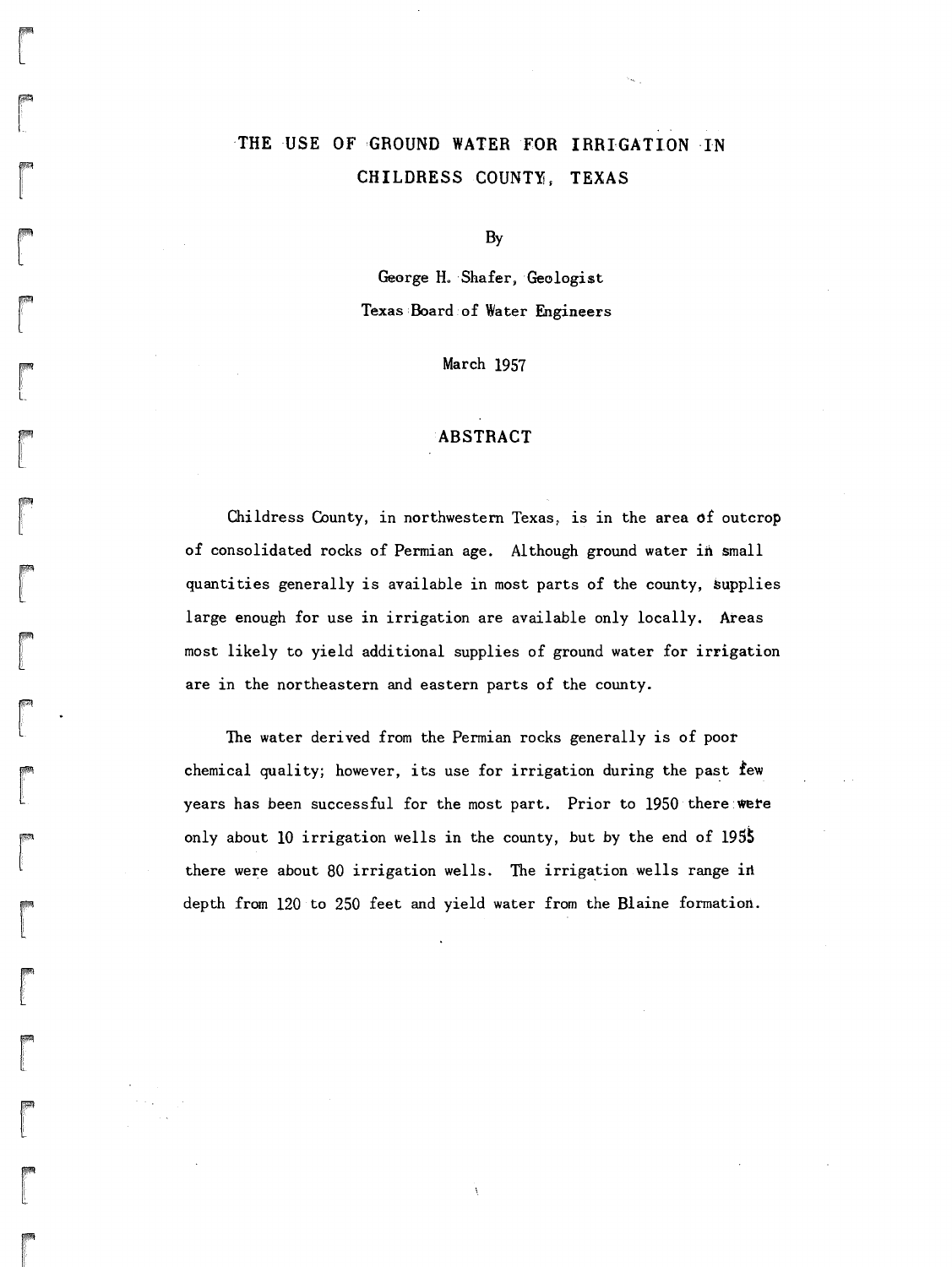#### INTRODUCTION

#### PURPOSE AND SCOPE OF 'THE INVESTIGATION

This report was prepared as part of a Statewide investigation of the ground-water resources of Texas which is being made by the U. S. Geological Survey in cooperation with the Texas Board of Water Engineers. 1he report is based on a brief investigation made during part of September 1953, but it includes records of irrigation wells north of the Prairie Dog Town Fork of the Red River obtained in 1955 by Chris Gard, Engineer of the Texas Board of Water Engineers. Hecords of 74 irrigation wells, drillers' logs of 14 wells, and chemical analyses of samples of water from 20 wells are given in tables 2, 3, and 4, respectively. The locations of the wells are shown in figure 3. In this figure, Childress County has been divided into 9 areas labeled A through J, each embracing all or part of a 10-minute quadrangle. In tables 2, 3, and 4 the wells in each lettered area are numbered, beginning with  $l$ , the number being preceded by the letter of the area, as C-5 and G-1. Water-level measurements made annually in a few selected wells in Childress County also are given in table 2. The measurements usually are made in January when there is little or no pumping that might influence ground-water levels.

The investigation was made under the general supervision of A. N. Sayre, chief of the Ground Water Branch, U. S. Geological Survey, and under the direct supervision of R. W. Sundstrom, district engineer of the Survey in charge of ground-water investigations in Texas.

#### LOCATION AND GEOGRAPHY OF THE AREA

Childress County, in northwestern Texas, is bounded on the north by Collingsworth County, on the west by Hall County, on the south by Cottle County, and on the east by Hardeman County, Tex., and Harmon County, Okla.  $(fig. 1)$ . The population of Childress County in  $1950$  was  $12,123$ , and that of the city of Childress, the county seat, was 7,619. Smaller towns in the county are Arlie, Loco, Carey, Tell, and Kirkland.

Childress County has an area of  $701$  square miles and consists of rolling to level land most of which has a sandy loam soil ranging in color from gray to red. Farming is confined largely to the southern third and the extreme northeastern corner of the county, and the principal crops are cotton, small grains, forage, and feed. Much of the remaining area is suitable only for livestock range.

According to records of the U.S. Weather Bureau, the average temperature at the Childress airport for the 40-year period 1915-54 was  $62^{\circ}F$ , the average precipitation for the 56-year period 1899-1954 was  $22.31$  inches, and the growing season generally is from April through October.

#### PREVIOUS INVESTIGATIONS

Records of wells, drillers' logs of wells and test holes, and chemical analyses of water from wells in Childress County were obtained by George and Foster (1942) in 1940 and 1941 as a project of the Work Projects Administration in cooperation with the Texas Board of Water Engineers, the U.S. Geological Survey, and the city of Childress. A report by Broadhurst, Sundstrom, and Weaver (1951) which describes the public water supply at the city of Childress, includes records of wells, drillers' logs, and chemical analyses.

l

l

 $\overline{\phantom{a}}$ 

l

l

1 )

 $\sqrt{2}$ 

 $\overline{\phantom{a}}$ 

 $\begin{array}{c} \hline \ \hline \ \hline \end{array}$ 

l

l J

l

l

l

 $\begin{array}{c}\n\hline\n\end{array}$ 

 $\begin{bmatrix} \phantom{-} \end{bmatrix}$ 

 $\begin{bmatrix} \phantom{-} \\ \phantom{-} \end{bmatrix}$ 

 $\begin{bmatrix} \n\end{bmatrix}$ 

l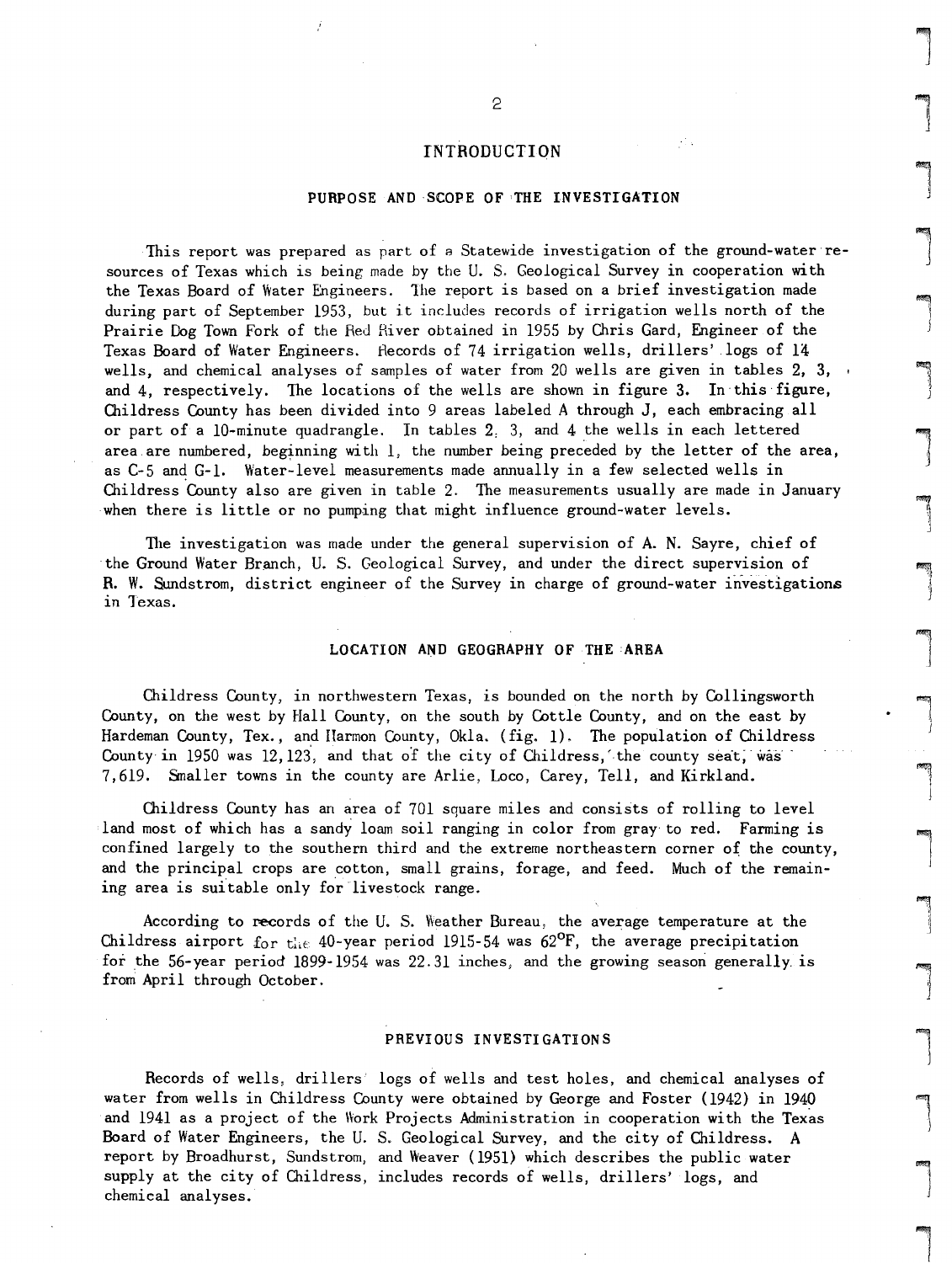

FIGURE 1.- Map of Texas showing the location of Childress County.

3

r

ran<br>|<br>| L

ransa<br>1980<br>1980

ra<br>|<br>|

**research**<br>|<br>|<br>| |

**read** 

ranger<br>1990 – Singer van die Searste van die Searste van die Searste van die Searste van die Searste van die Searste<br>1990 – Singer van die Searste van die Searste van die Searste van die Searste van die Searste van die Sea

ranger<br>Frankling<br>Frankling

**r**<br>Frans

r

ra 1999<br>|-<br>|-

read<br>|-<br>|-<br>|-

r

rra<br>Francesco<br>Francesco " .

range<br>1990 – Paris Bander<br>1990 – Paris Bander (1990 – Paris Bander (1990 – Paris Bander (1990 – Paris Bander (1990 – Paris B

range of the control of the control of the control of the control of the control of the control of the control of the control of the control of the control of the control of the control of the control of the control of the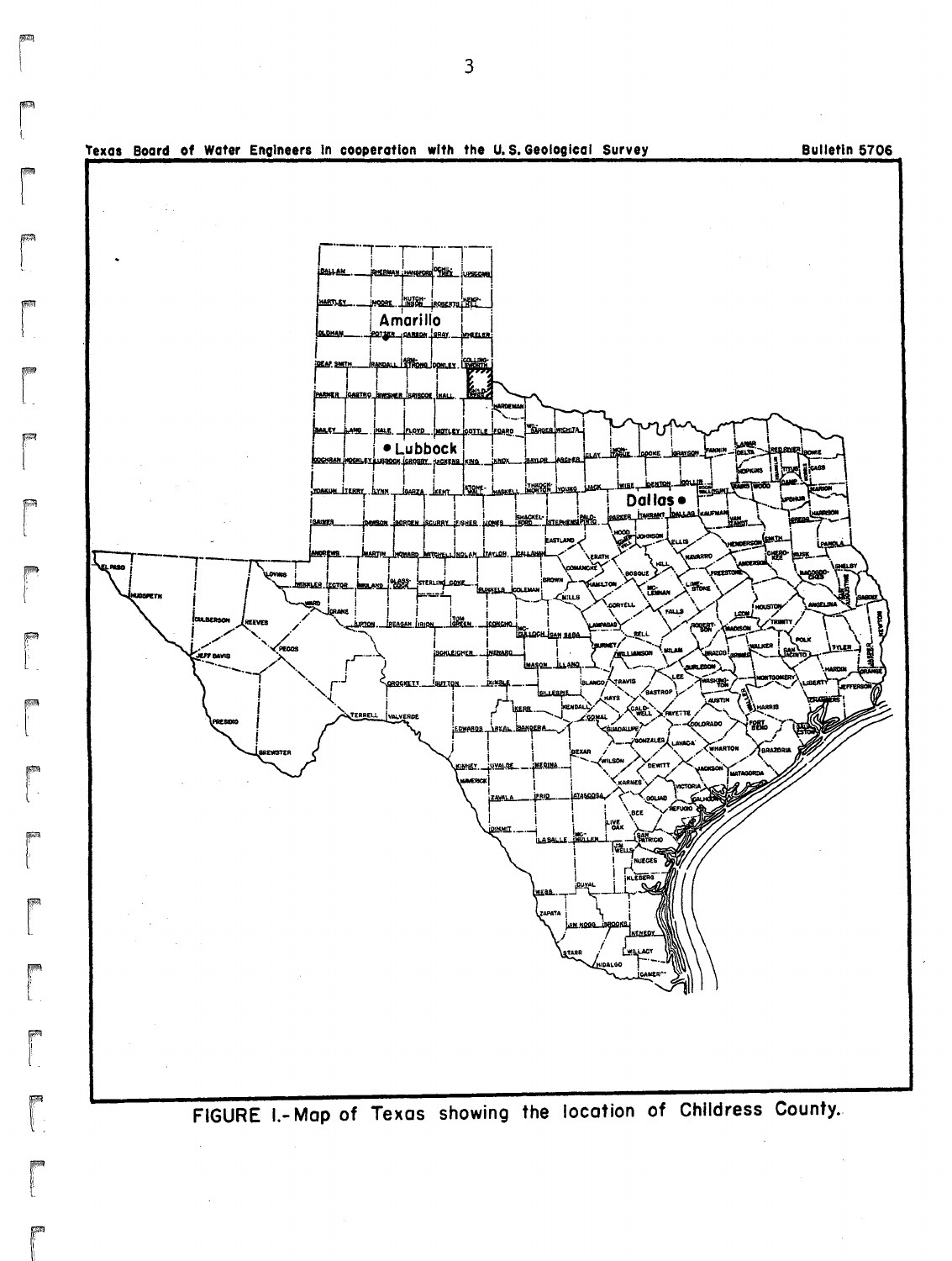#### ACKNOWLEDGMENTS

Appreciation is expressed to the residents of Childress County who furnished infomation • and assisted in the collection of well data, and to the local well drillers who supplied valuable infomation during the investigation. Acknowledgment is due Mr. V. E. Hafner, County Agent, for his assistance and cooperation.

#### GEOLOGY AND WATER-BEARING PROPERTIES OF THE ROCKS

#### PERMIAN ROCKS

The rocks that crop out in Childress County are of Pemian age. In ascending order the formations include the Blaine gypsum, Dog Creek shale, Whitehorse group, Cloud Chief formation, and Quartermaster formation. They consist principally of sand, sandstone, sandy shale, shale, dolomite, and gypsum. The dip of the strata is slightly westward, in contrast to an eastward slope of the land surface (Gordon, 1913, p. 60), and the combined thickness. of the formations named ranges from 1,500 to 2,000 feet (Sellards, Adkins, and Plummer, 1932, p. 177>..

The conditions under which ground water occurs in the Pemian rocks that underlie Childress County are varied. Water has been found in sand, sandstone, dolomite, gypsum, and interstratified shale and gypsum. The dolomite and gypsum beds contained in the Blaine gypsum have proved to be the most prolific aquifers in the county, and probably all the water used for irrigation comes from the Blaine. Lloyd and Thompson (1929, p. 951) describe the Blaine as :follows:

> *The Blaine comprises* a *wide belt forming arpugh, hilly topography through Hardeman and O1.ildress Counties. It converges to* a *narrow strip* in *western Taylor and eastern Nolan Counties where* it *becomes thinner, only about 375 feet thick. The Blaine formation is about 600 feet thick* in *Hardeman and Childress Counties. The dip* in *the northern area is abnormally low, which tends* to *widen the outcrop.*

The gypsum beds range in thickness from about 2 to 10 feet, they are lenticular, and in some places contain large cavernous openings resulting from solution by ground water. The dolomite beds also range in thickness from about 2 to 10 feet, and locally grade into gypsum. The sands, sandstones, and gypsiferous shales in the Blaine yield water in variable quantities, according to the size, shape, and sorting of the sand grains and the extent of jointing and solution in the gypsiferous shale beds. Local well drillers report water in caves in very gypsiferous shale beds in some places; the caves apparently are the result of a combined process. of jointing and solution.

The Dog Creek shale, Whitehorse group, Cloud Chief fomation, and Quartemaster formation are not known to yield water in quanti ties sui table for irrigation in Childress County; however, small quantities are derived from these formations for domestic and stock use.

#### QUATERNARY ROCKS

Unconsolidated deposits of Quaternary age overlie the Pemian rocks in parts of Childress County. They occur as terrace deposits along the Prairie Dog Town Fork of Red River north to northeast of Childress, as sand dunes in the northern part of the county, and as an elevated terrace deposit in the Michie sandhills northwest of Childress. This terrace deposit consists primarily of sand but includes some intermixed clay, sandy clay, and gravel and has a maximum thickness of 200 feet (Broadhurst, Sundstrom, and Weaver, 1951, p. 27).

 $\mathcal{L}$ 

 $\overline{\phantom{a}}$ 

ling<br>|<br>| i

l  $\begin{array}{c} \hline \end{array}$ 

J  $\begin{array}{c} \hline \end{array}$ 

I j

 $\begin{array}{c} \hline \end{array}$ 

 $\begin{array}{c} \hline \end{array}$ 

 $\overline{\phantom{0}}$ 

)

l J<br>J<br>J

 $\begin{array}{c} \hline \end{array}$ 

l

 $\overline{\phantom{0}}$ 

 $\begin{array}{c} \hline \end{array}$ 

 $\left| \begin{array}{c} \hline \ \hline \ \hline \ \hline \ \hline \ \hline \end{array} \right|$ 

 $\begin{array}{c} \hline \end{array}$ 

 $\left| \begin{array}{c} \end{array} \right|$ 

 $\begin{array}{c} \hline \end{array}$ 

l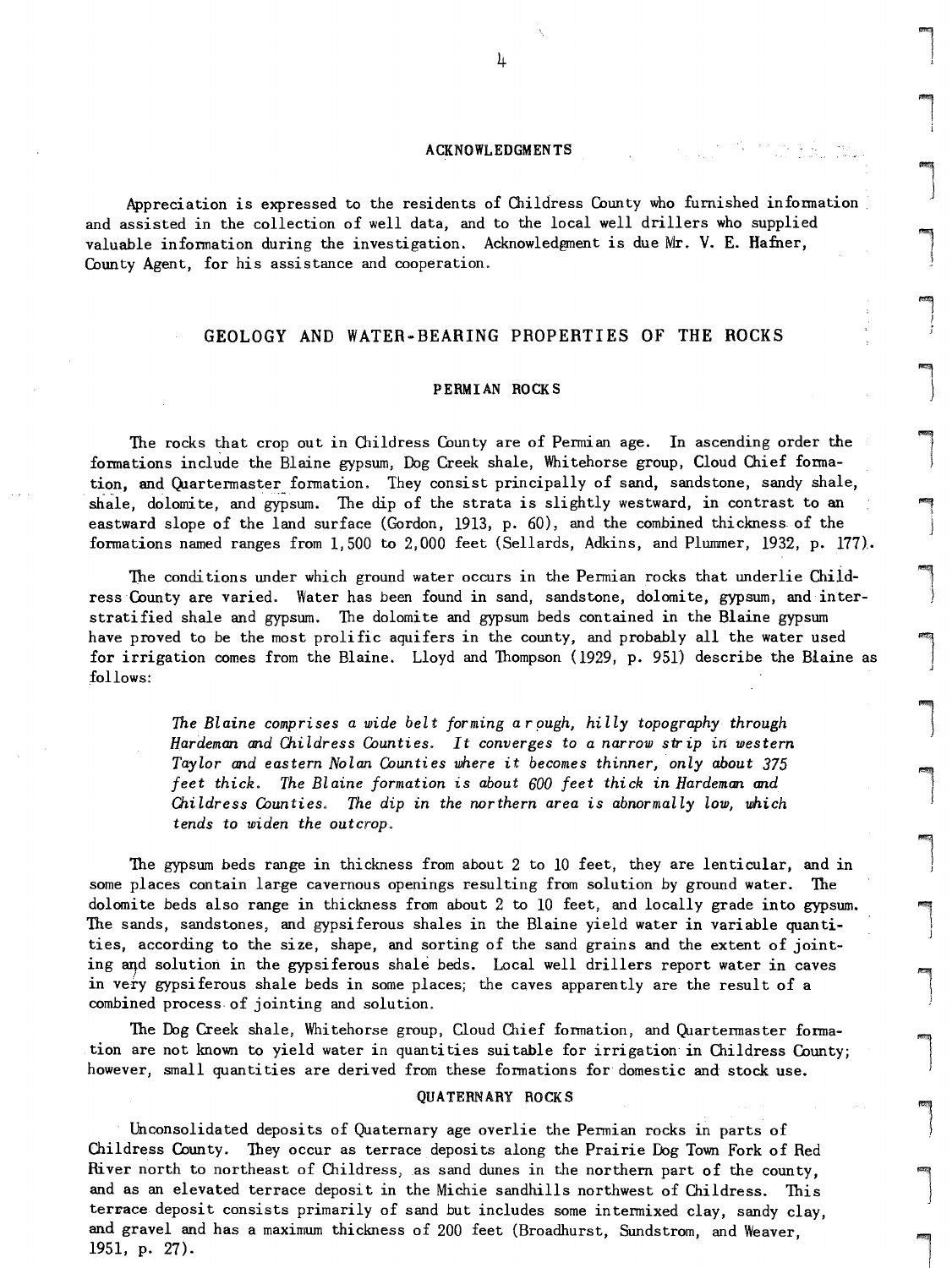In 1947 the yields of 10 city wells producing from terrace deposits ranged from 64 to 340 gallons per minute (gpm) and averaged 195 gpm (Broadhurst, Sundstrom, and Weaver, 1951, p. 24-25).

#### **GROUND WATER**

#### USE

A previous investigation in Childress County (George and Foster, 1942) indicated that ground water for domestic and stock use is available in most parts of the county. Yields generally are small, however. and the water is of poor chemical quality.

The city of Childress has been unable to obtain a suitable water supply in its immediate vicinity. The municipal supply is derived partly from 10 wells in terrace deposits in the Michie sandhills northwest of Childress and partly from Lake Childress. Both sources are about 9 miles from the city.

Since 1950 the use of ground water for irrigation in the county has increased at a rather steady rate, particularly east and northeast of the city of Childress. Prior to 1950 records were available for about 10 irrigation wells; by September 1953 the number had increased to about 45, and by late 1955, 80 irrigation wells were in use. In September 1953 about 2.500 acres were irrigated by wells, and by late 1955 the total acreage had increased to about 3,000. It is expected that the use of ground water for irrigation in the county will continue to increase.

#### **QUALITY**

Chemical analyses of water collected from 20 selected irrigation wells in Childress County indicate that the water developed for irrigation is rather highly mineralized and 'generally unsuitable for domestic use. chiefly because of large concentrations of calcium  $sulfate.$  (See table 4.)

Waters represented by the analyses are plotted in figure 2 according to the method of Richards (1954, p. 80). According to this classification, most of the waters show a low sodium hazard' but a very high salinity hazard. However, the predominant dissolved constituent in the irrigation waters is calcium sulfate. Because of its low solubility, it is doubtful that sufficiently high concentrations of calcium sulfate could be developed in the root zone by evapotranspiration to be harmful to plant growth, especially where large quantities of water are applied and drainage is good. The true salinity hazard is therefore probably considerably less than indicated by the plot, and is difficult to predict from the water analyses. However, water from wells F-5, F-9, and F-16, which plotted high to medium in sodium hazard and which contained the largest amounts of chloride, would be most likely to reduce crop yields.

No residual sodium carbonate would be formed by evaporation of any of the waters. On the whole, it is unlikely that there would be any harmful effect on soils by irrigation with the analyzed waters.

Table 1 shows the 'permissible limits of boron for several classes of irrigation water. The boron content of water from wells F-5, F-9, and F-16 exceeded the maximum specified for class 5 waters used on boron-tolerant crops.

re de la compa<br>Carlos de la compa<br>Carlos de la companya de la companya de la companya de la companya de la companya de la companya de la companya de la companya de la companya de la companya de la companya de la companya d

r I

range of the control of the control of the control of the control of the control of the control of the control of the control of the control of the control of the control of the control of the control of the control of the

r

range of the control of the control of the control of the control of the control of the control of the control of the control of the control of the control of the control of the control of the control of the control of the

range of the control of the control of the control of the control of the control of the control of the control of the control of the control of the control of the control of the control of the control of the control of the

re de la companya de la companya de la companya de la companya de la companya de la companya de la companya d<br>La companya de la companya de la companya de la companya de la companya de la companya de la companya de la co

records and the cord of the cord of the cord of the cord of the cord of the cord of the cord of the cord of th<br>The cord of the cord of the cord of the cord of the cord of the cord of the cord of the cord of the cord of th

**rando**<br>1

re de la provincia de la construction de la construction de la construction de la construction de la construction de la construction de la construction de la construction de la construction de la construction de la constru

r<br>Fransız (ö. 1888)<br>Fransız (ö. 1888)

r<br>Frans of the control of the control of the control of the control of the control of the control of the control of the control of the control of the control of the control of the control of the control of the control of t

ran<br>Lihat di Kabupatèn Kabupatèn Kabupatèn Kabupatèn Kabupatèn Kabupatèn Kabupatèn Kabupatèn Kabupatèn Kabupatèn K<br>Lihat di Kabupatèn Kabupatèn Kabupatèn Kabupatèn Kabupatèn Kabupatèn Kabupatèn Kabupatèn Kabupatèn Kabupatè

**radia** 

ra 1999<br>Linda Santa Cara (1999)<br>Linda Santa Cara (1999)<br>Linda Santa Cara (1999)

range of the control of the control of the control of the control of the control of the control of the control of the control of the control of the control of the control of the control of the control of the control of the

ra 1999<br>Particular de la contexta de la contexta de la contexta de la contexta de la contexta de la contexta de la con<br>De la contexta de la contexta de la contexta de la contexta de la contexta de la contexta de la context

range of the control of the control of the control of the control of the control of the control of the control of the control of the control of the control of the control of the control of the control of the control of the

ra de la compa<br>Casa de la compa<br>Casa de la compa<br>Casa de la compa<br>Casa de la compa<br>Casa de la compa<br>Casa de la compa<br>Casa de la compa<br>Casa de la compa<br>Casa de la compa<br>Casa de la compa<br>Casa de la compa<br>Casa de la compa<br>Cas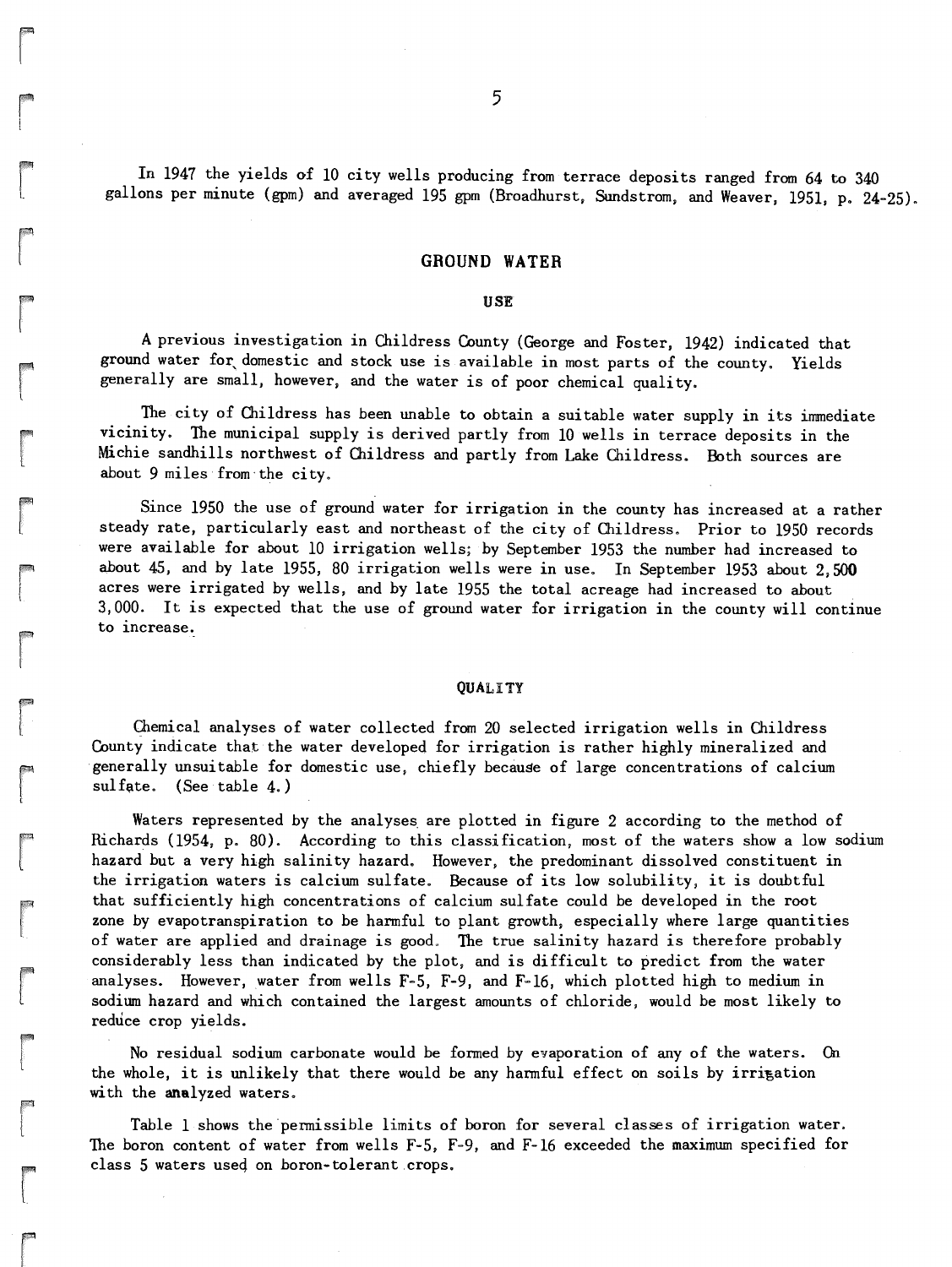

FIGURE 2.-Classification of irrigation waters in Childress County, Tex. (After Richards, 1954, p. 80)

6

l<br>El propinsi de la propinsi de la propinsi de la propinsi de la propinsi de la propinsi de la propinsi de la p<br>El propinsi de la propinsi de la propinsi de la propinsi de la propinsi de la propinsi de la propinsi de la p

 $\begin{array}{c} \begin{array}{c} \begin{array}{c} \end{array} \\ \begin{array}{c} \end{array} \end{array} \end{array}$ 

 $\left| \begin{array}{c} \end{array} \right|$ 

 $\begin{picture}(20,20) \put(0,0){\dashbox{0.5}(10,0){ }} \put(15,0){\dashbox{0.5}(10,0){ }} \put(15,0){\dashbox{0.5}(10,0){ }} \put(15,0){\dashbox{0.5}(10,0){ }} \put(15,0){\dashbox{0.5}(10,0){ }} \put(15,0){\dashbox{0.5}(10,0){ }} \put(15,0){\dashbox{0.5}(10,0){ }} \put(15,0){\dashbox{0.5}(10,0){ }} \put(15,0){\dashbox{0.5}(10,0){ }} \put(15,0){\dashbox{$ 

 $\bigcup$ 

l

l

l

l

l

l<br>l

 $\overline{\phantom{a}}$ 

l<br>ali

 $\begin{bmatrix} \phantom{-} \\ \phantom{-} \end{bmatrix}$ 

 $\int$ 

l

l

 $\begin{bmatrix} \phantom{-} \\ \phantom{-} \end{bmatrix}$ 

l<br>ali<br>d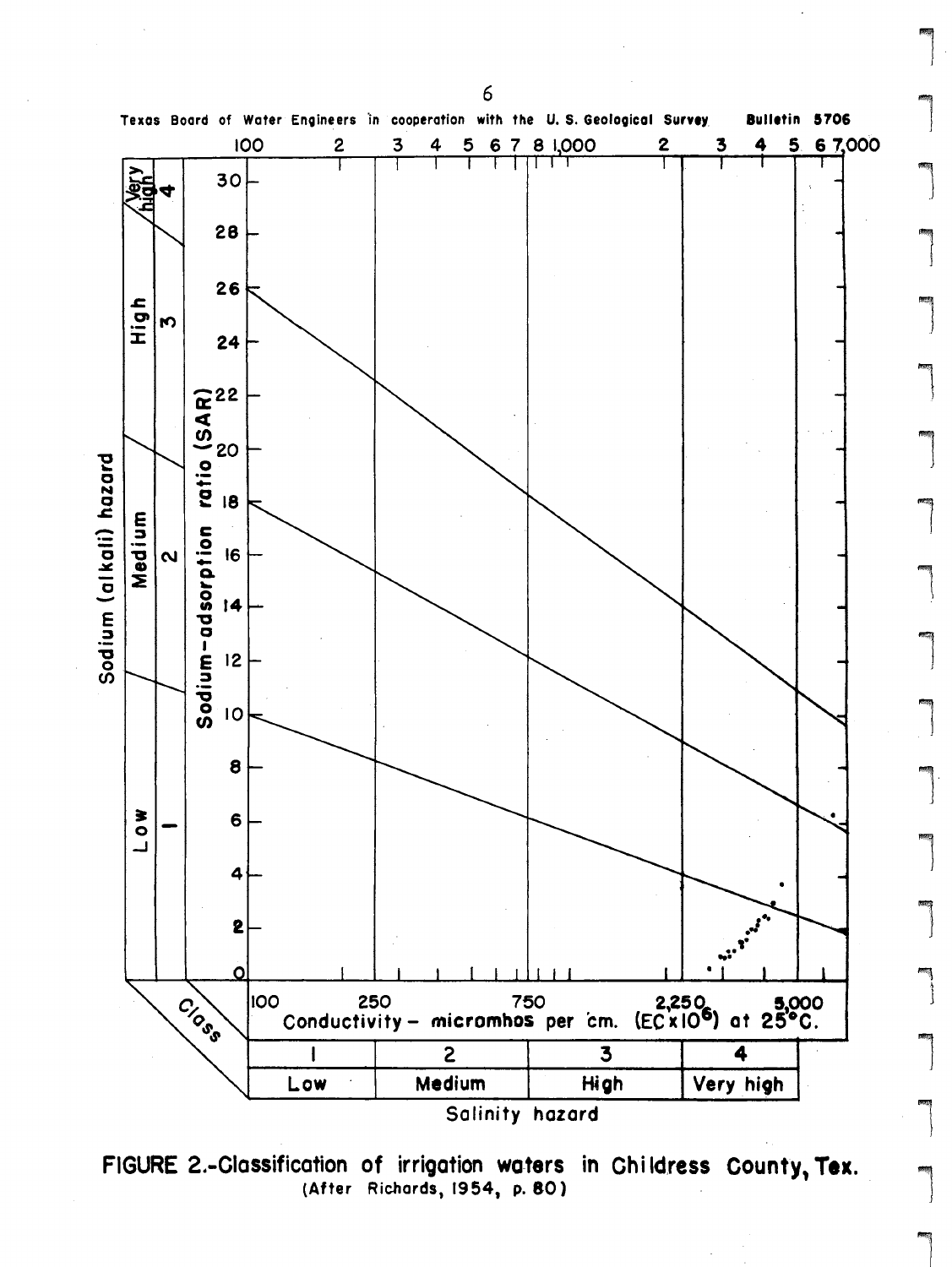| $\mathcal{L}^{\text{max}}_{\text{max}}$ , where $\mathcal{L}^{\text{max}}_{\text{max}}$<br>Boron<br>class                                                                                                                                                                                                                                                                                                                                             | Sensitive<br>アクセット たい<br>crops | Semitolerant<br>crops | Tolerant<br>crops |
|-------------------------------------------------------------------------------------------------------------------------------------------------------------------------------------------------------------------------------------------------------------------------------------------------------------------------------------------------------------------------------------------------------------------------------------------------------|--------------------------------|-----------------------|-------------------|
| しきん ないようよう そうましゃ スパー                                                                                                                                                                                                                                                                                                                                                                                                                                  | $\sim$ 0.33                    | $\leq 0.67$           | $\leq 1.00$       |
| $\mathbf{p}$ and $\mathbf{p}$ and $\mathbf{p}$                                                                                                                                                                                                                                                                                                                                                                                                        | $0.33$ to .67                  | $0.67$ to $1.33$      | $1.00$ to $2.00$  |
|                                                                                                                                                                                                                                                                                                                                                                                                                                                       | $.67$ to $1.00$                | 1.33 to $2.00$        | $2.00$ to $3.00$  |
| $\label{eq:reduced} \mathcal{L} = \frac{1}{\Lambda} \sum_{i=1}^N \left( \mathbb{E} \left[ \mathcal{L}^{(i)} \mathcal{L}^{(i)} \right] \right)^{-1} \mathcal{L}^{(i)} \left( \mathcal{L}^{(i)} \right) \mathcal{L}^{(i)} \left( \mathcal{L}^{(i)} \right) \mathcal{L}^{(i)} \left( \mathcal{L}^{(i)} \right) \mathcal{L}^{(i)} \left( \mathcal{L}^{(i)} \right) \mathcal{L}^{(i)} \left( \mathcal{L}^{(i)} \right) \mathcal{L}^{(i)} \left( \mathcal{$ | $1.00$ to $1.25$               | $2.00$ to $2.50$      | 3.00 to 3.75      |
|                                                                                                                                                                                                                                                                                                                                                                                                                                                       | > 1.25                         | > 2.50                | >3.75             |

Table 1.- Permissible limits of boron for several classes of irrigation waters (Richards, 1954,  $p_7$  81).

**rand**<br>L

r

**eria**<br>|<br>| L

r

r

r

r I.

range of the control of the control of the control of the control of the control of the control of the control of the control of the control of the control of the control of the control of the control of the control of the

re de la propieta de la partie de la partie de la partie de la partie de la partie de la partie de la partie d<br>La partie de la partie de la partie de la partie de la partie de la partie de la partie de la partie de la par

r

r

 $\begin{bmatrix} 1 \\ 1 \end{bmatrix}$ 

**rando**<br>Español de Santo Carlos (m. 1892)<br>Español de Santo Carlos (m. 1892)<br>Español de Santo Carlos (m. 1892)

 $\overline{\phantom{a}}$ 

rang<br>|-<br>|-

#### SUMMARY OF WELL DATA

Most of the irrigation wells are equipped with turbine pumps driven by engines using butane or natural gas. The wells range in depth from  $60$  to  $357$  feet but most of them are 120 to 250 feet deep. Most of the wells are cased with 14- to 16-inch pipe having perforations opposite the water-bearing strata. Yields are reported to range from 178 to 1,500 gpmj most commonly, however, the yields are between 600 and 900 gpm. The measured depth to water in 27 of the wells ranged from 21 to 116 feet below the land surface and averaged 69 feet in September 1953. Water levels measured in several selected wells in September 1953 and in January 1954 and 1955 (table 2) showed minor fluctuations which probably were due to local pumping.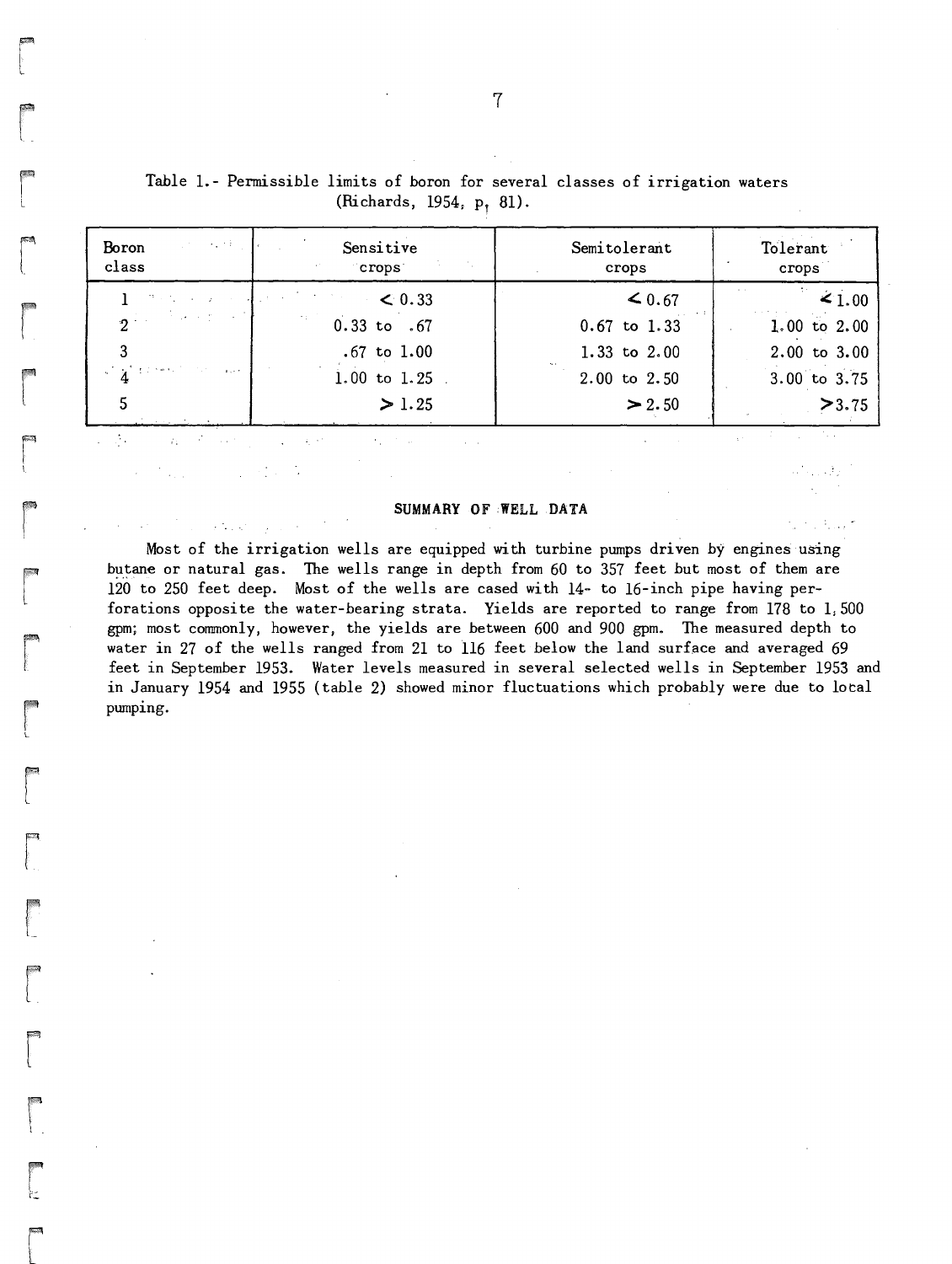#### REFERENCES CITED

- BROADHURST, W. L., SUNDSTROM, R. W., and WEAVER, D. E., 1951, Public water supplies in western Texas: U. S. Geol. Survey Water-Supply Paper 1106.
- GEORGE, W. 0., and FOSTER, C. V., 1942, Records of wells and springs, drillers' logs, water analyses, and map showing location of wells and springs in Childress County, Tex.: Texas Board Water Engineers dupl. rept.
- GORDON, C. H., 1913, Geology and underground waters of the Wichita region, north-central Texas: U. S. Geol. Survey Water-Supply Paper 3lY.
- LLOYD, A. M., and THOMPSON, W. C., 1929, Correlation of Permian outcrops on eastern side of the west Texas basin: Am. Assoc. Petroleum Geologists Bull., 13, no. 8, p. 945-956.
- RICHARDS, L. A., and OTHERS, 1954, Diagnosis and improvement of saline and alkali soils: U. S. Dept. Agriculture Handb. No. 60.
- SELLARDS, E. H., ADKINS, W. S., and PLUMMER, F. B., 1932, The geology of Texas, v. 1, Stratigraphy: Univ. Texas Bull. 3232.

 $\overline{\phantom{a}}$ 

 $\begin{array}{c} \begin{array}{c} \begin{array}{c} \begin{array}{c} \end{array} \end{array} \end{array} \end{array} \end{array}$ 

 $\begin{bmatrix} 1 \\ 1 \\ 1 \end{bmatrix}$  $\begin{array}{c} \begin{array}{c} \begin{array}{c} \end{array}\\ \begin{array}{c} \end{array} \end{array} \end{array}$ 

 $\mathbf{I}$ 

 $\begin{array}{c} \hline \end{array}$ 

 $\overline{\phantom{a}}$ 

l

 $\overline{\phantom{a}}$ 

l  $\begin{array}{c} \hline \end{array}$ 

\

 $\begin{array}{c} \hline \end{array}$ 

 $\overline{\phantom{a}}$ J

l

 $\begin{array}{c} \hline \end{array}$ 

light in the control of the control of the control of the control of the control of the control of the control of the control of the control of the control of the control of the control of the control of the control of the

land<br>|<br>|

l "

lines<br>|<br>|<br>|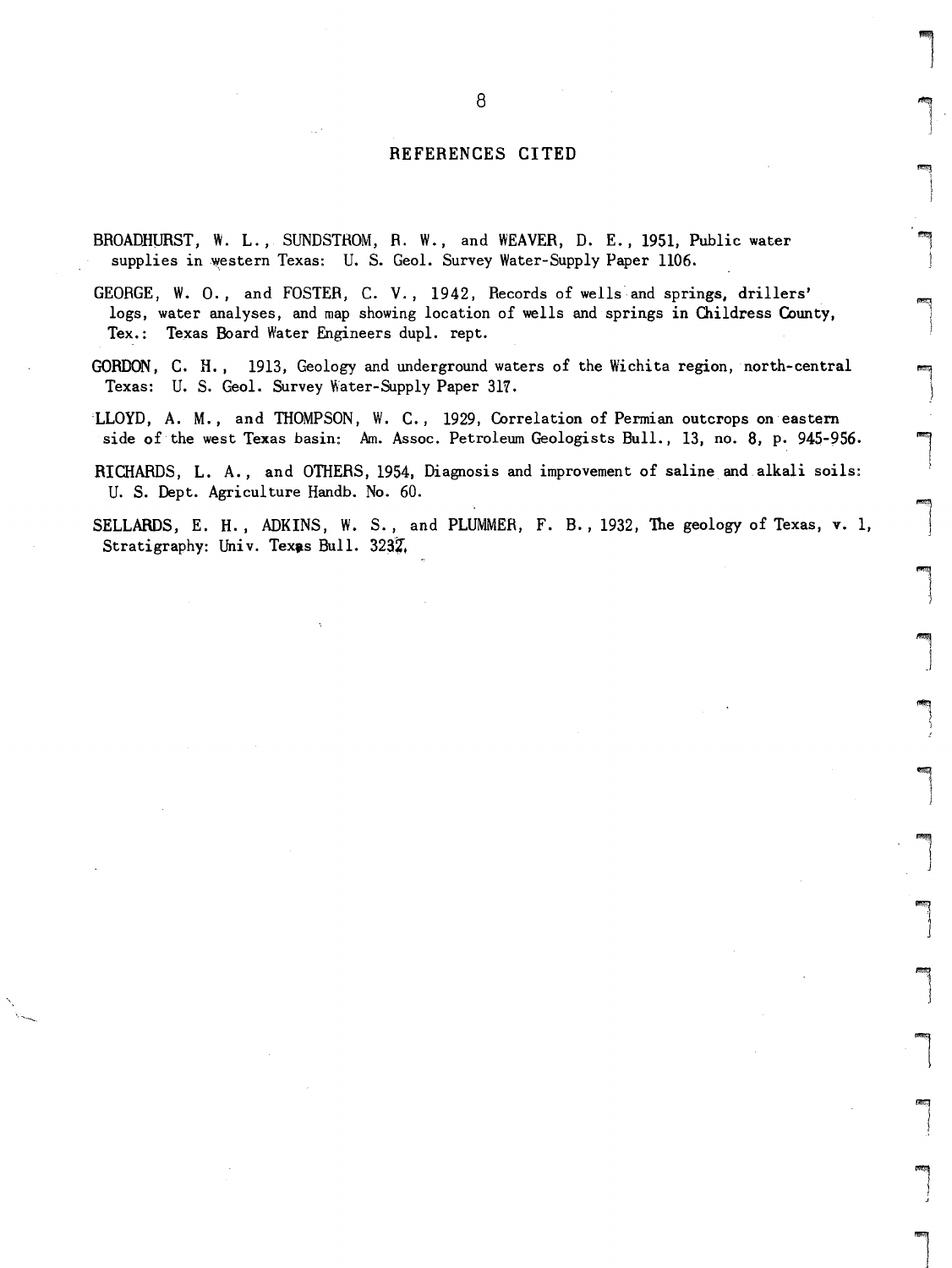All wells are drilled unless otherwise noted in remarks column.

Water level **Reported water levels given in feet;** measured water levels given in feet and tenths.

Method of lift and type of power: E, electric motor; G, gasoline, butane or natural gas engine; J, jet; N, none; T, turbine. Number indicates horsepower.

 $\blacksquare$   $\blacksquare$  irri $\blacksquare$ s we $\blacksquare$ n Cr $\blacksquare$ ss  $\blacksquare$ y,  $\blacksquare$ 

.--, ~,

Use of water  $\qquad \qquad ; \quad D,$  domestic; Irr, irrigation; N, none.

|          |                 |                                    |                                          |                                |                                         | Water                                                   | level                                            |                          |                                  |                                                                                                                                                     |
|----------|-----------------|------------------------------------|------------------------------------------|--------------------------------|-----------------------------------------|---------------------------------------------------------|--------------------------------------------------|--------------------------|----------------------------------|-----------------------------------------------------------------------------------------------------------------------------------------------------|
| Well     | Owner           | Driller                            | Year<br>conv <sub>e</sub><br>plet-<br>ed | Depth<br>of<br>well<br>$(f_t)$ | Diam-<br>eter<br>of<br>$w$ ell<br>(in.) | <b>Below</b><br>$land =$<br>surface<br>datum<br>$(f_t)$ | Date of<br>measurement                           | Method<br>of<br>lift     | <b>Use</b><br>$\circ$ f<br>water | Remarks                                                                                                                                             |
| $B - 1$  | Pat Bouchelle   | H. & R. Drilling<br>Co.            | 1955                                     | 266                            | 16.<br>12 <sup>2</sup>                  | a/48                                                    | 1955                                             | $\mathbf{T}$             | Irr                              | Reported yield 600 gpm in 1955.<br>See log.                                                                                                         |
| $B - 2$  | Mrs. -- Vernon  | Carter Drilling<br>Co.             | 1955                                     | 210                            | 12 <sub>X</sub>                         | 2/50                                                    | 1955                                             | T                        | Irr.                             | Cased to 183 ft. Pump set at 193 ft.<br>Reported yield 700 gpm in 1955. See log.                                                                    |
| $C-1$    | Pete Nippert    | H. & R. Drilling<br>Co.            | 1955                                     | 320                            | 16                                      | $\frac{a}{72}$                                          | 1955                                             | T                        | Irr                              | Cased to 130 ft. Reported yield 500 gpm<br>in 1955. Water reported in rock at 305<br>ft. See log.                                                   |
| $C = 2$  | L. L. Collins   | d o                                | 1955                                     | 250                            | 12 <sup>°</sup>                         | $\frac{a}{70}$                                          | 1955                                             | т                        | Irr.                             | Cased to 247 ft; bottom 177 ft perforated,<br>Pump set at 190 ft. Reported yield 500<br>gpm in 1955. See log.                                       |
| $C - 3$  | Ed Crowder      | do                                 | 1955                                     | 270                            | 16                                      | 125                                                     | 1955                                             | T                        | Irr                              | Cased to 270 ft; perforated 200 to 230 ft.<br>Pump set at 230 ft. Reported yield 600<br>gpm in 1955. Water reported at 207 ft.                      |
| $C - 4$  | C. E. Crosnoe   | $\sim$                             | 1955                                     | 320                            | 16                                      | a/20                                                    | 1955                                             | T                        | Irr                              | Cased to 20 ft. Pump set at 300 ft. Re-<br>ported yield 600 gpm in 1955.                                                                            |
| $C - 5$  | H. P. Scott     | H & R. Drilling<br>Co <sub>1</sub> | 1955                                     | 307                            | 16                                      | a/30                                                    | 1955                                             | T                        | Irr                              | Cased to 212 ft. Pump set at 250 ft. Re-<br>ported yield 600 gpm in 1955. See log.                                                                  |
| $C - 6$  | Bob Younger     | do                                 | 1955                                     | 317                            | 14                                      | $\approx$ $\approx$                                     |                                                  | T, G<br>100 <sub>1</sub> | Irr                              | Cased to 92 ft. Reported yield 900 gpm<br>in 1955. See log.                                                                                         |
| $C - 7$  | Bill Younger    | do                                 | 1955                                     | 310                            | 16                                      | 2/70                                                    | 1955                                             | $\mathbf{T}$             | Irr                              | Cased to 125 ft; perforated 65 to 85 ft.<br>Reported yield 800 gpm in 1955. See log.                                                                |
| $C - 8$  | Francis Younger | do                                 | 1955                                     | 300                            | 16                                      | b/95                                                    | 1955                                             | T                        | Irr                              | Cased to 165 ft. Reported yield 500 gpm<br>in 1955.                                                                                                 |
| $C - 9$  | M. I. Wilkes    | do                                 | 1955                                     | 227                            | $\bullet$                               | $\frac{a}{40}$                                          | 1955                                             | $\sim$                   | Irr                              | Pump set at 150 ft. Reported yield 500<br>gpm in 1955. See log.                                                                                     |
| $C - 10$ | d o             | do                                 | 1955                                     | 208                            | $\alpha$ $\alpha$                       | $\frac{a}{40}$                                          | 1955                                             | $\sim$ $\sim$            | Irr                              | Pump set at 175 ft. Reported yield 500<br>gpm in 1955. See log.                                                                                     |
| $C-11$   | do              | d o                                | 1955                                     | 215                            | $\bullet$ $\bullet$                     | $\frac{a}{40}$                                          | 1955                                             | $\bullet$ $\bullet$      | Irr.                             | Pump set at 175 ft. Reported yield 900<br>gpm in 1955. See log.                                                                                     |
| $C-12$   | John Sherman    | Ivan Owens                         | 1953                                     | 206                            | 16                                      | 82.8<br>73.6<br>75.6                                    | Sept. 28, 1953<br>Jan. 11, 1954<br>Jan. 11, 1956 | T.6                      | $\omega$ $\omega$                | Cased to 65 ft. Pump set at 130 ft.<br>Reported yield 250 gpm in 1955.                                                                              |
| $C-13$   | L. C. Hill      | do                                 | 1953                                     | 176                            | 16                                      | 1/100                                                   | 1955                                             | T.G                      | Irr                              | Cased to 155 ft. Pump set at 133 ft.<br>Reported yield 925 gpm in 1955.                                                                             |
| $C - 14$ | do              | do                                 | 1952                                     | 184                            | 14                                      | 93.7<br><u>a/90</u>                                     | Sept. 30, 1953<br>1955                           | T.G                      | Irr                              | Cased to 55 ft. Pump set at 133 ft.<br>Reported yield 900 gpm in 1955.                                                                              |
| $C - 15$ | do              | H. & R. Drilling<br>C٥.            | 1955                                     | 375                            | 16                                      | a/90                                                    | 1955                                             | T                        | Irr.                             | Cased to 200 ft. Pump set at 190 ft.<br>Reported yield 900 gpm in 1955. Re-<br>ported hard lime at 150, 183, and 205<br>$ft$ ; gumbo 300 to 375 ft. |

Chemical analyses given in table 4.

 $\underline{a}$  Reported by owner or driller.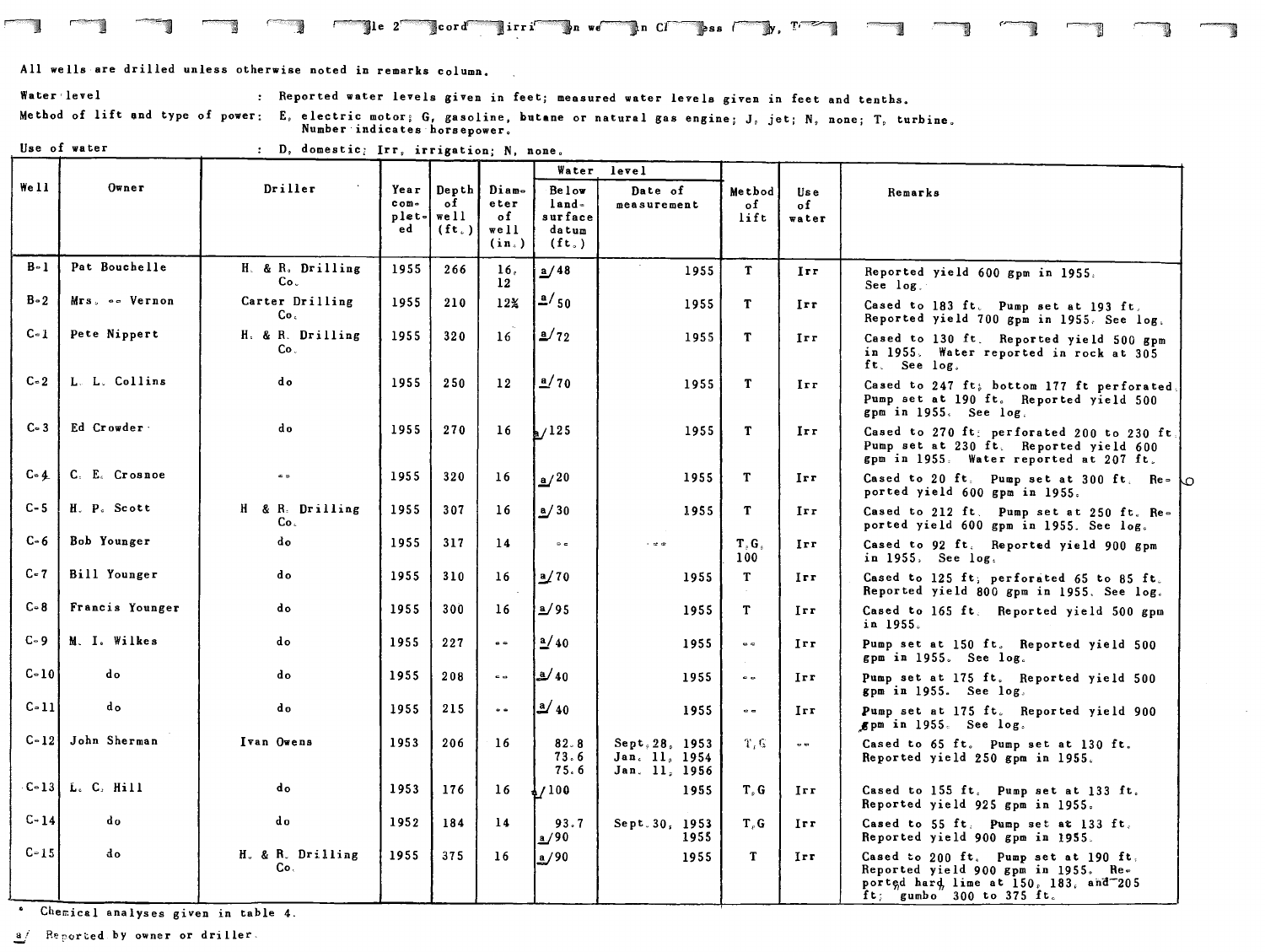$\mathcal{L}$ 

 $\sim 10$ 

|                  |                                  |                         |                         |                                              |                             |                                               | Water level                                                      |                      |                                       |                                                                                                                                                                                    |
|------------------|----------------------------------|-------------------------|-------------------------|----------------------------------------------|-----------------------------|-----------------------------------------------|------------------------------------------------------------------|----------------------|---------------------------------------|------------------------------------------------------------------------------------------------------------------------------------------------------------------------------------|
| Well<br>$0$ wner |                                  | Driller                 | Year<br>$conv -$<br>∙ed | Depth Diam-<br>of<br>plet-   well<br>$(f_t)$ | eter<br>of<br>well<br>(in.) | Below<br>land-<br>surface<br>datum<br>$(f_t)$ | Date of<br>measurement                                           | Method<br>of<br>lift | Use<br>of<br>water                    | Remarks                                                                                                                                                                            |
| $C-16$           | Hugh Painter                     | Max Crenshaw            | 1954                    | 272                                          | 16                          | $\frac{a}{2}$ 62                              | 1955                                                             | T                    | Irr                                   | Cased to 96 ft. Pump set at 200 ft.<br>Drilled from 162 to 272 ft in 1955.                                                                                                         |
| $C-17$           | do                               | Elmo Crenshaw           | 1949                    | 196                                          | 16                          | 102.8<br>90.2<br>97.8                         | Sept. 29, 1953<br>Jan. 11, 1954<br>Jan. 11, 1956                 | T, G                 | Irr                                   | Cased to 130 ft; bottom 55 ft per-<br>forated. Pump set at 135 ft. Re-<br>ported yield 800 gpm in 1955.<br>Deepened from 96 to 196 ft in 1955.                                     |
|                  | $C-18$ $A.$ $D.$ Lewis           | $\bullet$               | 1955                    | 242                                          | 16                          | $\frac{a}{90}$                                | 1955<br>$\sim$                                                   | T, G                 | Irr                                   | Cased to 242 ft; perforated 115 to<br>242 ft. Pump set at 150 ft. Report-<br>ed yield 900 gpm in 1955. Reported<br>well drilled in 1948 caved-in. Water<br>reported 225 to 240 ft. |
|                  | C-19   Mrs. A. K. Whiteside      |                         | $=$ $\infty$            | 200                                          | $\alpha$ $\alpha$           | $\ddot{\bullet}$                              |                                                                  | $\bullet$            | Irr                                   | Reported yield 1,000 gpm in 1955.                                                                                                                                                  |
|                  | $C-20$   L. $C.$ Hill            | Ivan Owens              | 1952                    | 176                                          | 16                          | 71.3<br>a/80                                  | Sept.30, 1953<br>1955                                            | T.G                  | Irr.                                  | Cased to 170 ft. Pump set at 130 ft.<br>Reported yield 900 gpm in 1955. Water<br>reported in porous rock at 170 ft.                                                                |
| $C-21$           | do                               | do                      | 1950                    | 305                                          | 16                          | $\frac{a}{70}$<br>70.0<br>a/80                | 1950<br>Sept 30, 1953<br>1955                                    | T.G                  | Irr                                   | Cased to 130 ft; perforated 75 to 85<br>ft and 95 to 125 ft. Pump set at 105<br>ft. Reported yield 700 gpm in 1955.<br>Deepened from 130 to 305 ft in 1955.                        |
|                  | C-22 John Sherman                | John Jenkins            | 1953                    | 205<br>$\bullet$                             | 16                          | 76.7                                          | Sept. 28, 1953                                                   | T.G                  | Irr                                   | Cased to 146 ft; perforated 120 to<br>140 ft. Reported yield $1,200$ gpm in<br>1953. Originally drilled to 205 ft;<br>reported filled to 146 ft.                                   |
|                  | $C-23$ $H. C. Norman$            | H. & R. Drilling<br>Co. | 1955                    | 338                                          | $\alpha$ $\alpha$           | $\circ$ $\circ$                               |                                                                  | $\omega$ $\infty$    | N                                     | Reported insufficient water for irri-<br>gation. See log.                                                                                                                          |
|                  | C-24   Mrs. W. D. Durfey         | John Jenkins            | 1953                    | 178                                          | 16                          | 47.5<br>42.1<br>43.9<br>41.6                  | Sept.26, 1953<br>Jan. 11, 1954<br>Jan. 12, 1955<br>Jan. 11, 1956 | T, G                 | Irr<br>$\alpha$ , $\alpha$ , $\alpha$ | Cased to 67 ft. Pump set at 170 ft.<br>Reported yield 600 gpm in 1953.<br>Originally drilled to 205 ft; report-<br>ed filled to 178 ft. See log.                                   |
|                  | $C-25$   L. M. Bartlett          | John Moore Duke         | 1955                    | 200                                          | 16                          | $\frac{a}{42}$                                | 1955                                                             | T<br>$\sim$          | Irr                                   | Cased to 60 ft. Pump set at 100 ft.<br>Reported yield 1,000 gpm in 1955.<br>Water reported at 164 ft.                                                                              |
| $*C-26$          | do                               | George Darnell          | 1953<br>÷               | 177                                          | 16                          | 72.7<br>65.7<br>61.9<br>55.7                  | Sept.26, 1953<br>Jan. 9, 1954<br>Jan. 12, 1955<br>Jan. 11, 1956  | T.G                  | Irr                                   | Cased to 6 ft. Pump set at 150 ft.<br>Reported yield 500 gpm in 1955.<br>Reported gypsum 174 to 177 ft.                                                                            |
|                  | <i><b>C-27   Dewey Scott</b></i> | M. D. Scott             | 1953                    | 170                                          | 16                          | $\bullet$                                     |                                                                  | T, G                 | Irr                                   | Cased to 60 ft. Pump set at 150 ft.<br>Reported yield 1,200 gpm in 1953.<br>Temp. $67^\circ$ F.                                                                                    |
|                  | $C-28$ L. C. Hill                | Max Crenshaw            | 1949                    | 225                                          |                             | <u>a/</u> 78                                  | 1955                                                             | T.                   | Irr                                   | Reported yield 500 gpm in 1955.                                                                                                                                                    |
| $C-29$           | J. B. Walker                     | $\bullet$               | 1954                    | 165                                          | $- -$                       | $\sim$ $\sim$                                 |                                                                  | $\frac{1}{2}$        | Irr                                   | $\sim$                                                                                                                                                                             |
| $C - 30$         | Lynn Garrison                    | H. & R. Drilling<br>Co. | 1955                    | 265<br>$\sim$                                | 16 <sup>1</sup>             | a/50                                          | 1955                                                             | T                    | Irr.                                  | Cased to 230 ft; bottom 20 ft per-<br>forated. Pump set at 235 ft.<br>Reported yield 500 gpm from cavity<br>in rock.                                                               |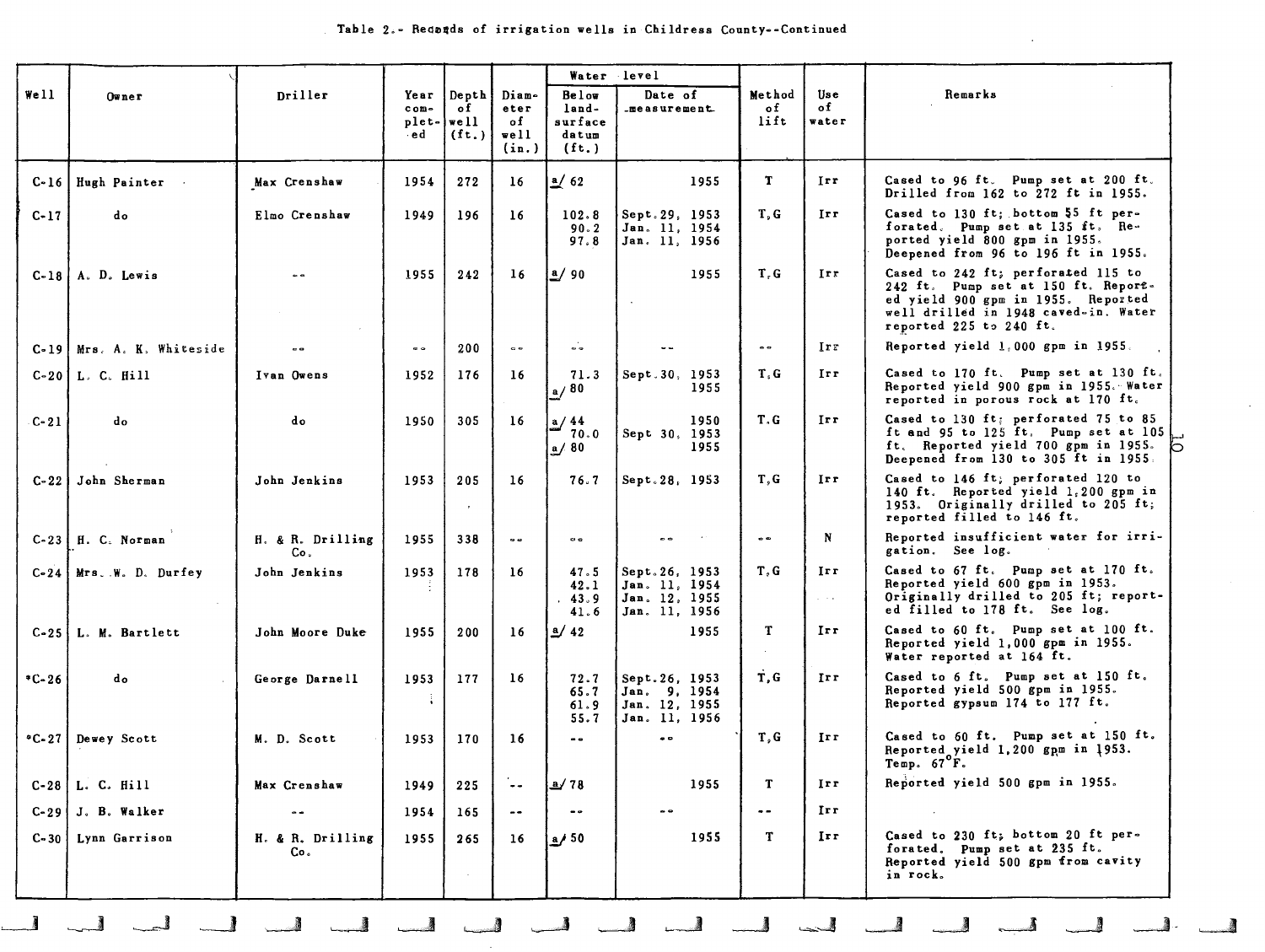# F=') ~ ,.,....., 1 --1 .=--, 1-1 .-, 1---11 ~ 1--J .-==, )--1 ~

Table 2.- Records of irrigation wells in Childress County--Continued

 $\Box$   $\Box$   $\Box$   $\Box$ 

|                          |                           |                                                    |                              |                                                     |                                      |                                               | Water level                                                      |                                 |                             |                                                                                                                                                                                     |
|--------------------------|---------------------------|----------------------------------------------------|------------------------------|-----------------------------------------------------|--------------------------------------|-----------------------------------------------|------------------------------------------------------------------|---------------------------------|-----------------------------|-------------------------------------------------------------------------------------------------------------------------------------------------------------------------------------|
| We11                     | $0$ wner<br>$\bullet$     | Driller                                            | Year<br>com-<br>plet-<br>e d | Depth  <br>оf<br>rel1<br>$(\mathbf{ft}_{\epsilon})$ | Diam-<br>eter<br>of<br>well<br>(in.) | Below<br>land-<br>surface<br>datum<br>$(f_t)$ | Date of<br>measurement                                           | Method<br>of<br>lift            | lis e<br>$\circ$ f<br>water | Remarks                                                                                                                                                                             |
|                          | C-31 Ray Fitzer           | Elmo Crenshaw                                      | 1950                         | 120                                                 | 16                                   | a/44<br>59.6<br>a/80                          | 1950<br>Jan. 9, 1954<br>1955                                     | T. G                            | Irr                         | Cased to 90 ft; bottom 20 ft per-<br>forated. Pump set at 100 ft.<br>Reported drawdown 30 ft after<br>pumping several hours at 1,100<br>gpm. Water reported from cavity<br>in rock. |
|                          | C-32 G. C. Richardson     | John Jenkins                                       | 1953                         | 185                                                 | 16                                   | 80.0<br>73.9<br>81.9                          | Sept. 28, 1953<br>Jan. 9, 1954<br>Jan. 11, 1956                  | T.G                             | Irr                         | Cased to 100 ft; 30 ft perforated.<br>Pump set at 150 ft. Reported<br>yield $1,000$ gpm in 1953.                                                                                    |
| $C - 33$                 | do                        | Elmo Crenshaw                                      | 1951                         | 130<br>$\mathcal{P}$                                | 14                                   | a/50                                          | 1951                                                             | T.                              | Irr                         | Cased to 130 ft. Pump set at 110<br>ft. Reported yield 500 gpm in<br>1955.                                                                                                          |
|                          | C-34   Mrs. Eva Young     | Arlie Cole                                         | 1954                         | 255                                                 | 16                                   | $\alpha$ $\alpha$                             | $\bullet$ $\Rightarrow$                                          | T                               | Irr                         | Cased to 160 ft. Reported yield<br>900 gpm in 1955.                                                                                                                                 |
|                          | $C-35$   Mrs. W. D. Ewing | Ivan Owens                                         | 1954                         | 85                                                  | 14                                   | e e                                           | $\sim$ $\sim$                                                    | $\pi$ $\in$                     | Irr                         | Cased to 20 ft. Reported yield 500<br>gpm in 1955.                                                                                                                                  |
|                          | ∗C-36 G. E. Clark         | $^{\prime\prime}$ Check $^{\prime\prime}$ Anderson | 1953                         | 150                                                 | 16                                   | 42.8                                          | Sept 26, 1953                                                    | T.G                             | Irr                         | Cased to 80 ft. Pump set at 130 ft.<br>Reported yield 700 to 800 gpm in<br>1953. Driller reported water at 50,<br>65, and 85 ft Temp. $65^{\circ}$ F.                               |
| $°C - 37$                | do                        | Tom Darnell                                        | 1953                         | 153                                                 | 14                                   | 21.2<br>17.6<br>18.5                          | Sept 26, 1953<br>Jan. 9, 1954<br>Jan 11, 1956                    | $T_{\odot}$ G<br>$\sim 10^{-1}$ | Irr                         | Cased to 140 ft. Pump set at 130 ft.<br>Reported yield 900 gpm in 1955.                                                                                                             |
| $C - 38$                 | do                        | DeLacy & Hall                                      | 1955                         | 48                                                  | 14                                   | a/28                                          | 1955                                                             | $\alpha$ $c$                    | N                           | Cased to 48 ft; perforated 30 to 48<br>ft. Recently completed; not in use<br>when visited in 1955.                                                                                  |
|                          | C-39 Donald Crook         | Max Crenshaw                                       | 1955                         | 155                                                 | 16.<br>14                            | $\frac{3}{5}$                                 | 1955                                                             | T                               | Irr                         | Casing: 55 ft of $16$ -in., 45 ft of<br>14-in. bottom 40 ft perforated.<br>Pump set at 141 ft. Reported<br>yield 700 gpm in 1955.                                                   |
|                          | *C-40 C. A. Mitchell      | Warren Mitchell                                    | 1953<br>$\sim$               | 170                                                 | 12 <sup>°</sup>                      | 46.4<br>45.4<br>46.9<br>44.8                  | Sept. 26, 1953<br>Jan. 9, 1954<br>Jan. 12, 1955<br>Jan. 10, 1956 | T, G                            | Irr                         | Cased to 70 ft. Pump set at 120 ft.<br>Reported yield 900 gpm in 1955.                                                                                                              |
| $°C - 41$                | A. L. Clements            | $"$ Dutch" Humphreys                               | 1953                         | 220                                                 | 8                                    | 93.1                                          | Sept.26, 1953                                                    | T, G                            | Irr                         | Cased to 210 ft. Reported yield<br>700 gpm in 1955.                                                                                                                                 |
| $C - 42$                 | John Cates                | Max Crenshaw                                       | 1954                         | 240                                                 | 18                                   | a/95                                          | 1954<br>$\pm$<br>$\mathcal{A}^{\pm}$                             | T                               | Irr                         | Cased to 30 ft. Reported yield<br>600 gpm, in 1955. Reported porous<br>rocks, gyp, lime, and red shale<br>178 to 184 ft.                                                            |
| $S^{\sigma}, S^{\sigma}$ | $*C-43$ C. A. Mitchell    | Warren Mitchell                                    | 1953                         | 170                                                 | 14                                   | 89.7<br>87.2<br>88.8<br>85.6                  | Sept.26, 1953<br>Jan. 9, 1954<br>Jan. 12, 1955<br>Jan. 11, 1956  | T, G                            | Irr                         | Cased to 6 ft. Pump set at 165<br>ft. Reported yield 1,000 gpm in<br>1953.                                                                                                          |
|                          | $C-44$ Steve Owens        | $\bullet$ $\bullet$                                | 1955                         | 60                                                  | 16                                   | a/28                                          | 1955                                                             | T                               | Irr                         | Perforated casing 40 to 60 ft.<br>Reported yield 1,200 gpm in 1955.                                                                                                                 |
| $°C - 45$                | do                        | A. Cattlett                                        | 1953                         | 100                                                 | 16                                   | 45.2                                          | Sept.26, 1953                                                    | T G                             | Irr                         | Cased to 97 ft; perforated 40 to<br>100 ft. Pump set at 78 ft. Re-<br>ported yield 900 gpm in 1955.                                                                                 |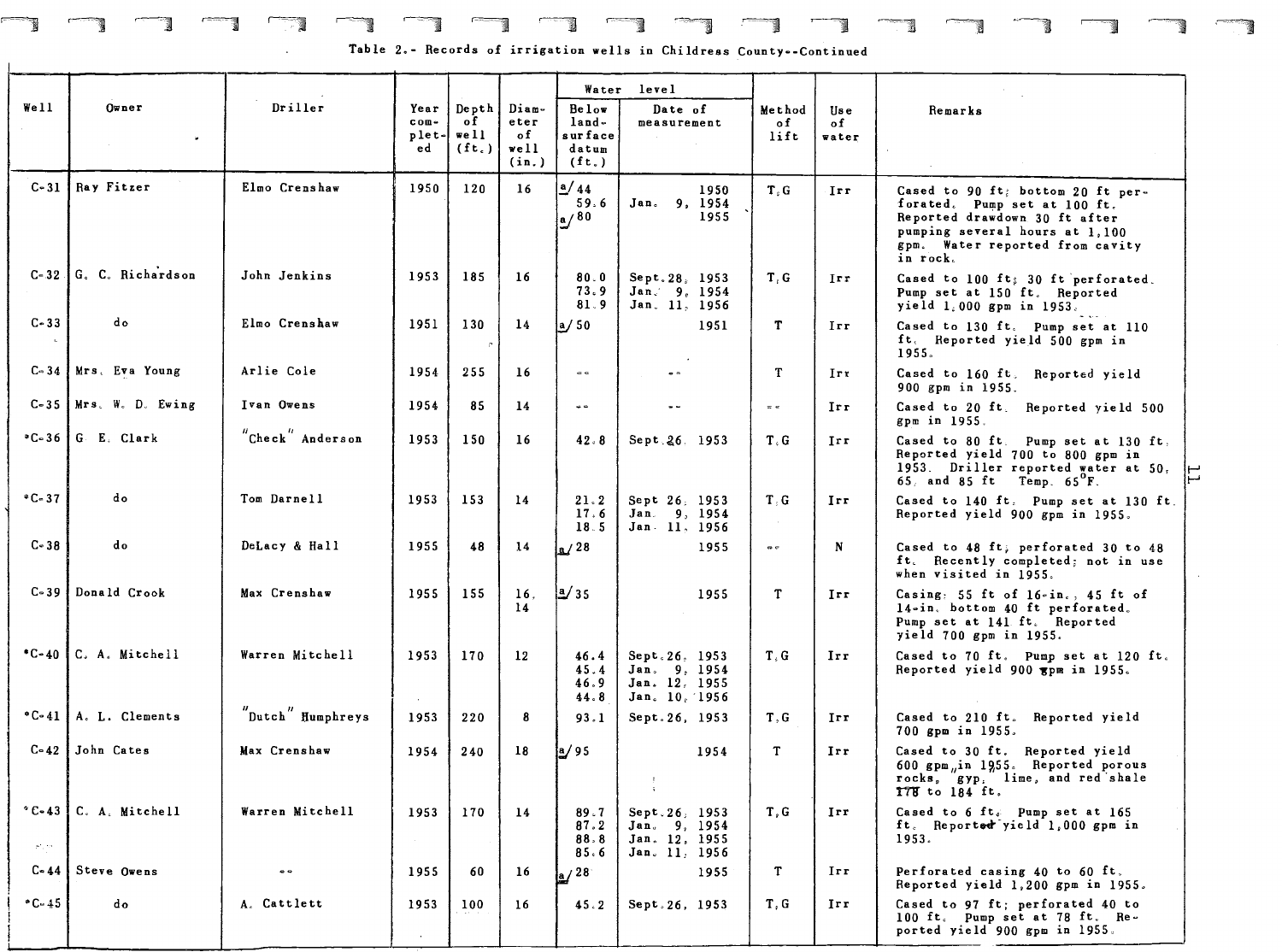|  |  |  |  |  |  |  |  | Table 2.- Records of irrigation wells in Childress County--Continued |
|--|--|--|--|--|--|--|--|----------------------------------------------------------------------|
|--|--|--|--|--|--|--|--|----------------------------------------------------------------------|

|             |                             |               |                                 |                                     |                                      | Water                                                | level                                         |                      |                     |                                                                                                                                                                                    |
|-------------|-----------------------------|---------------|---------------------------------|-------------------------------------|--------------------------------------|------------------------------------------------------|-----------------------------------------------|----------------------|---------------------|------------------------------------------------------------------------------------------------------------------------------------------------------------------------------------|
| We11        | Owner                       | Driller       | Year<br>$conv -$<br>plet-<br>ed | Depth<br>of<br>$w$ ell<br>$(f_t, )$ | Diam-<br>eter<br>of<br>well<br>(in.) | <b>Below</b><br>land-<br>surface<br>datum<br>$(f_t)$ | Date of<br>measurement                        | Method<br>of<br>lift | Use<br>of<br>water  | Remarks                                                                                                                                                                            |
| C-46 l      | J. I. Crawford              | Ivan Owens    | 1951                            | 200                                 | $\sim$ $\sim$                        | 29.3                                                 | Sept. 30, 1953                                | T, G                 | $\bullet$ $\bullet$ | No casing. Reported yield 1,300 to<br>1,500 gpm in 1953.                                                                                                                           |
| $C-47$      | do                          | do            | 1951                            | 200                                 | 19                                   | 26.6                                                 | do                                            | T.G                  | Irr                 | Cased to 50 ft. Pump set at 130 ft.<br>Reported yield 700 to 800 gpm in 1953.                                                                                                      |
| $C-48$      | Loren & Warren Rice         | do            | 1950                            | 186                                 | 18                                   | $\frac{a}{40}$                                       | $\bullet$ $\bullet$ $^{1.3}$                  | T.                   | Irr                 | Cased to 40 ft. Reported yield 900<br>gpm in 1955.                                                                                                                                 |
| $C - 49$    | Tom Darnell                 | do            | 1950                            | 78                                  | $12^{\circ}$                         | 31.5                                                 | Sept.28, 1953                                 | $\alpha$ $\alpha$    | Irr.                | Cased to 60 ft. Reported yield 600<br>gpm in 1953.                                                                                                                                 |
| $-C-50$     | do                          | Elmo Crenshaw | 1949                            | 172                                 | 16                                   | a/30                                                 | 1949                                          | T.G                  | Irr                 | Cased to 60 ft. Pump set at 90 ft.<br>Reported yield 300 gpm in 1953.<br>Driller reported water at 44 and<br>$138$ ft.                                                             |
|             | C-51   Mrs. A. K. Whiteside | John Jenkins  | 1954                            | 150                                 | 16                                   | a/37                                                 | 1954                                          | T                    | Irr                 | Cased to 90 ft. Pump set at 60 ft.<br>Reported yield 1,500 gpm. Water<br>reported in porous rock and cavities.                                                                     |
| $E - 1$     | $= 0$                       |               | 1955                            | $\bullet$ $\bullet$                 | 16                                   | 50.3                                                 | Jan. 12, 1955                                 | N                    | N                   | Pump not installed. Will be used<br>Б.<br>for irrigation.                                                                                                                          |
| $F-1$       | K. M. Watters               | -- Bynum      | 1952                            | 115                                 | 12                                   | $\bullet$ $\bullet$                                  |                                               | T.G                  | Irr.                | Cased to 115 ft. Pump set at 100 ft.<br>Reported yield 1.200 gpm in 1953.                                                                                                          |
| $F - 2$     | Dave Brummett               | J. H. King    | $\bullet$ $\bullet$             | 130                                 | 16                                   | a/72                                                 | 1953                                          | T.E                  | N                   | Cased to 70 ft. Yield reported<br>insufficient for irrigation.                                                                                                                     |
| $F - 3$     | Wilbur Rutledge             |               | 1947                            | 122                                 | 10 <sup>°</sup>                      | 94.5<br>90.8                                         | Sept. 24, 1953<br>Jan. 9, 1955                | T.E                  | Irr.                | Cased to 122 ft. Reported yield 500<br>gpm in 1953. Water reported at 112 ft.                                                                                                      |
| $F - 4$     | do                          |               | 1953                            | 305                                 | 24                                   | 100.2<br>91.2                                        | Sept.24. 1953<br>Jan. 9, 1954                 | $\mathbf{N}$         | N                   | Cased to 10 ft. Yield reported in-<br>sufficient for irrigation.                                                                                                                   |
| $-1.5$      | J. J. Goodnight             | Nippert Bros. | 1953                            | 270                                 | 16                                   | a/75                                                 | $-1953$                                       | T.G                  | Irr                 | Cased to 30 ft. Reported drawdown 72<br>ft after pumping 2 weeks at 1,100 gpm.<br>Temp. 65 <sup>o</sup> F <sub>s</sub>                                                             |
| $\cdot$ F-6 | Clyde Nippert               | Clyde Nippert | 1952                            | 180                                 | 16                                   | 112.6<br>100.5<br>104.5                              | Sept.23, 1953<br>Jan. 9, 1954<br>Jan. 9, 1955 | T.G                  | Irr                 | Casing: 140 ft of $16$ -in., 180 ft of<br>8-in., Pump set at 180 ft. Reported<br>yield 600 gpm in 1953. Originally<br>drilled to 287 ft; reported filled to<br>180 ft. Temp. 67 F. |
| $F - 7$     | Irby Loter                  | Earl Hackler  | 1953                            | 325                                 | $\bullet$ $\bullet$                  | $\frac{1}{4}$ /108                                   | 1953                                          | N                    | N                   | No casing. Yield reported insufficient<br>for irrigation. Reported cavity at<br>$120$ ft.                                                                                          |
| $F - B$     | Earl Hackler                | do.           | 1952                            | 165                                 | $\sim$ $-$                           | 115.8                                                | Sept.24, 1953                                 | N                    | N                   | No casing. Small quantity of water<br>reported at 128 ft, insufficient for<br>irrigation.                                                                                          |
| $-F-9$      | d o<br>$\sim$               | do            | 1953                            | 323                                 | 16                                   | n/97                                                 | 1953                                          | T.G                  | Irr.                | Cased to 7 ft. Reported yield 1,000<br>gpm in 1953. See log.                                                                                                                       |
|             | F-10 John Patterson         | John Bynum    | 1952                            | 155                                 | $\sim$ $\sim$                        | $\frac{1}{2}$                                        | 1952                                          | $\mathbf N$          | N                   | No casing. Yield reported insuffi-<br>cient for irrigation. Water reported<br>130 to 140 ft.                                                                                       |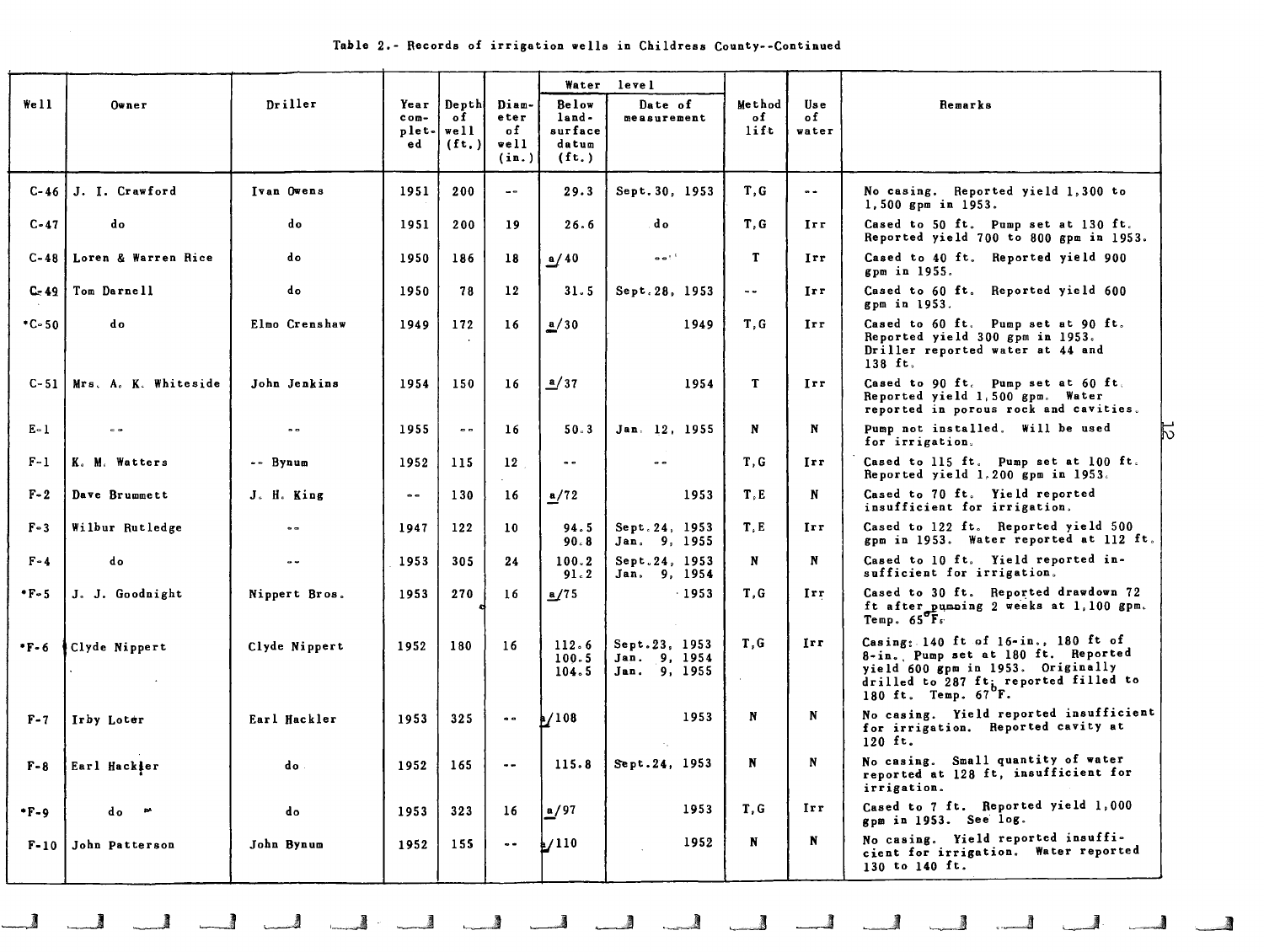and the con- $\mathcal{L}(\mathcal{D}) \cong \mathcal{L}(\mathcal{D})$  $\mathcal{L}^{\mathcal{L}}(\mathcal{L}^{\mathcal{L}}(\mathcal{L}^{\mathcal{L}}(\mathcal{L}^{\mathcal{L}}(\mathcal{L}^{\mathcal{L}}(\mathcal{L}^{\mathcal{L}}(\mathcal{L}^{\mathcal{L}}(\mathcal{L}^{\mathcal{L}}(\mathcal{L}^{\mathcal{L}}(\mathcal{L}^{\mathcal{L}}))))))$ 

Table 2.- Records of irrigation wells in Childress County--Continued Water level Well Owner. Driller Year Depth Diam- Below Date of Method Use Remarks<br>com- of eter land- measurement of of **COM-** of eter land- measurement of of of order results of of of order planets and the set of  $\begin{bmatrix} 0 & 0 \\ 0 & 0 \end{bmatrix}$  eter land- measurement of of order planets and the set of  $\begin{bmatrix} 0 & 0 \\ 0 & 0 \end{bmatrix}$ plet- well of surface distribution it water plet- $\begin{bmatrix} \text{well} \\ \text{ed} \\ \text{(ft.)} \\ \text{(in.)} \end{bmatrix}$   $\begin{bmatrix} \text{of} \\ \text{suffix} \\ \text{datum} \\ \text{(ft.)} \end{bmatrix}$  $(f_t)$ F-ll J. H. Garner Earl Hackler 1953 152 16 111. 6 Sept.24. 1953 T.G N Cased to 15 ft. Yield reported 101. 2 Jan. 9, 1954 insufficient for irrigation.  $\begin{array}{|l|} 106.0 & Jan. & 9. & 1955 \\ 101.6 & Jan. & 10. & 1956 \end{array}$ Jan. 10, 1956 \*F-12 Troy Billingsley | George Luke | 1949 101 | 16 | 79.7 | Sept.24, 1953 | T, G | Irr | Cased to 101 ft; bottom 50 ft perforated. Pump set at  $100$  ft. Reported yield 1.300 gpm in 1953. See log. °F-13 G. W. Hale do 1948 120 18 43.2 Jan. 10, 1953 T.G. Irr Cased to 120 ft. Pump set at 70<br>45.9 Jan. 9, 1954 1. 45.9 Jan. 9, 1954 ft. Reported drawdown 17 ft after<br>51.0 Jan. 9 1955 ft. Pumping 1 week at 1.300 gpm. Temp. 51. 0 Jan. 9, 1955 pumping 1 week at 1.300 gpm, Temp, Jan, 10, 1956 F-14 Herbert Loter | Earl Hackler | 1953 | 192 | = | 64.8 | Sept.25, 1953 | N | No casing. Yield reported insufficient for **irrigation <sup>c</sup> •F-15** do c c Koger 1951 117 -- 20.2 do J,E, D Do, ~ \*F-16 Pink Close, Jr. | -- Humphries | 1953 | 312 | 16 | 108 | 1953 | T, G | Irr | Cased to 15 ft. Pump set at 250 ft. Reported drawdown 90 ft after pumping several days at 700 gpm. Temp. )  $68^{\circ}$ F.  $^{\prime\prime}$ Dutch $^{\prime\prime}$  Humphries \*G-1 Ray Grimes | Dutch Humphries 1953 278 16 55.4 Sept.25, 1953 T.G Irr Cased to 150 ft; perforated below<br>50.5 Jan. 12, 1954 20 ft. Pump set at 257 ft. Re-50.5 Jan. 12, 1954 20 ft. Pump set at 257 ft. Re-43.9 Jan. 12. 1955 ported yield 178 gpm. Irrigated 49.6 Jan. 12. 1956 | | | 5 acres in 1953. J-1 Ralph Sides  $\begin{vmatrix} . & . & . \\ . & . & . \\ . & . & . \end{vmatrix}$  ...  $\begin{vmatrix} . & . & . \\ . & . & . \\ . & . & . \\ . & . & 00 \end{vmatrix}$  Sides Sides Sept. 25, 1953 T, G Irr Equipped with 4-in. pump. 91.1 Sept.25, 1953<br>90.8 Jan. 9, 1954<br>92.7 Jan. 9, 1955 Jan. 9, 1955 J-2 E. J. Holt -- Koger 1951 100 -- 33.5 Sept.25. 1953 T.G Irr Pump set at 50 ft. Irrigated 10 acres of alfalfa in 1953. \*J-3 Virgil Ellis Nippert Bros. 1953 168 16 76.5 Jan. 8, 1954 T.G Irr Cased to 70 ft. Pump set at 159 ft.<br>81.1 Jan. 9, 1955 Reported yield 400 gpm in 1953. 1953 168 16 76.5 Jan. 8, 1954 T, G Irr Cased to 70 ft. Pump set at 159 ft.<br>81.1 Jan. 9, 1955 T, G Reported yield 400 gpm in 1953.

 $-$ , 1 $-$ , 1 $-$ , 1 $-$ , 1 $-$ , 1 $-$ , 1 $-$ ,  $-$ , 1 $-$ , 1 $-$ , 1 $-$ , 1 $-$ , 1 $-$ , 1 $-$ , 1 $-$ , 1 $-$ , 1 $-$ , 1 $-$ , 1 $-$ , 1 $-$ , 1 $-$ , 1 $-$ , 1 $-$ , 1 $-$ , 1 $-$ , 1 $-$ , 1 $-$ , 1 $-$ , 1 $-$ , 1 $-$ , 1 $-$ , 1 $-$ , 1 $-$ , 1 $-$ , 1 $-$ , 1 $-$ , 1 $-$ , 1

Reported yield 400 gpm in 1953.

• Chemical analyses given in table 4 •

a/ Reported by owner or driller.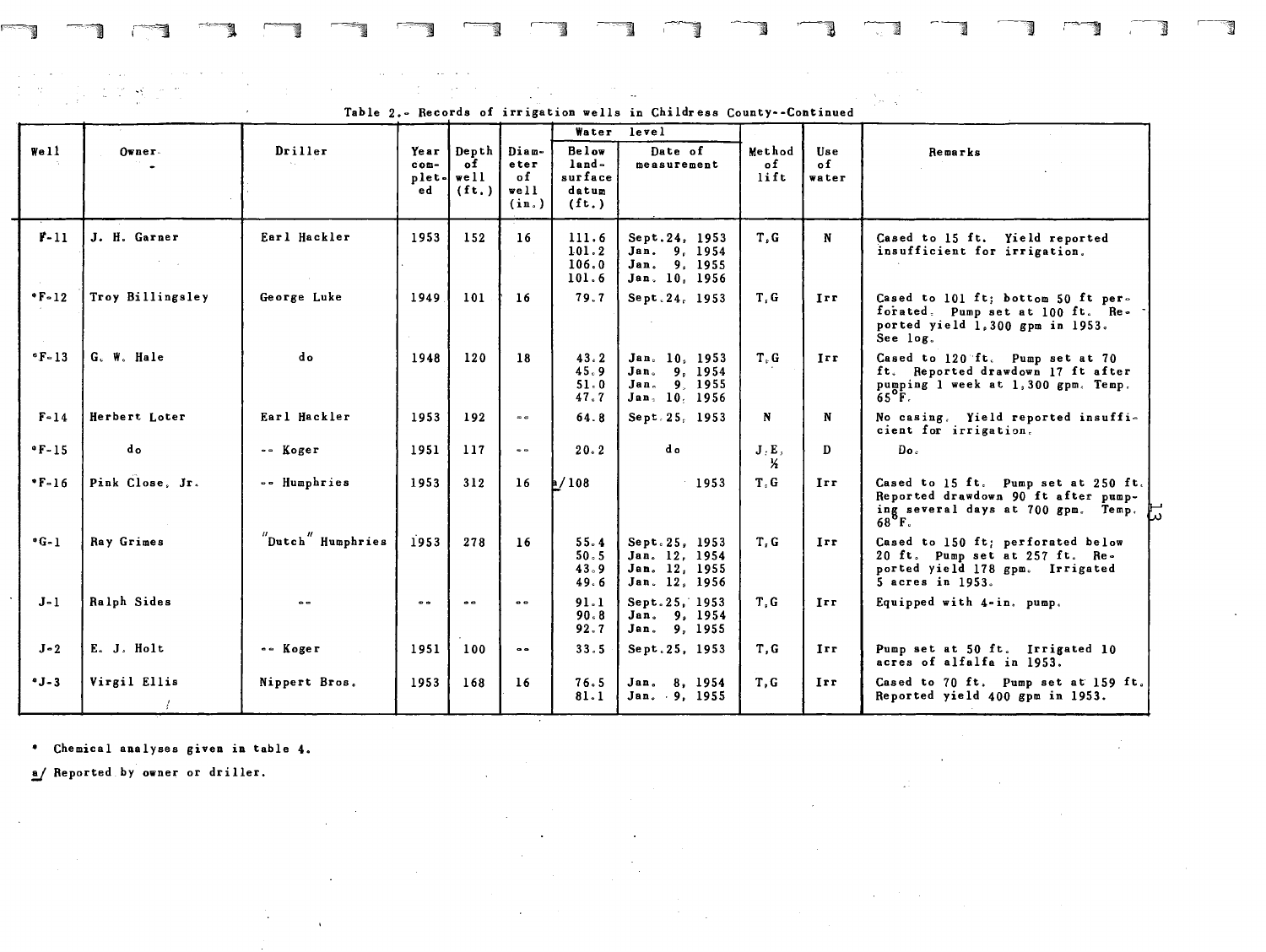14

l

 $\begin{bmatrix} \phantom{-} \\ \phantom{-} \end{bmatrix}$  $\begin{array}{c} \begin{array}{c} \begin{array}{c} \end{array}\\ \begin{array}{c} \end{array} \end{array} \end{array}$ 

J

l

 $\begin{bmatrix} \n\end{bmatrix}$ 

 $\begin{array}{c} \begin{array}{c} \begin{array}{c} \begin{array}{c} \end{array} \end{array} \end{array} \end{array}$ 

|<br>|<br>|<br>|

 $\overline{\phantom{a}}$ 

 $\overline{\mathbf{a}}$ 

l

 $\begin{bmatrix} 1 & 1 \\ 1 & 1 \end{bmatrix}$ 

l

 $\int$ 

l

 $\overline{\phantom{0}}$ 

## Table 3. - Drillers' logs of irrigation wells in Childress County, Tex.

|                                                                                    | Thi ckness<br>(feet) | Depth<br>(feet) |                                   | Thi ckness i<br>$(\text{feet})$ | Dep th<br>( feet) |
|------------------------------------------------------------------------------------|----------------------|-----------------|-----------------------------------|---------------------------------|-------------------|
|                                                                                    |                      |                 |                                   |                                 |                   |
|                                                                                    |                      | Well B-1        |                                   |                                 |                   |
| Owner: Pat Bouchelle. Driller: H. & R. Drilling Co.                                |                      |                 |                                   |                                 |                   |
| No record ------------------------------                                           | 69                   | 69              | Clay, blue, sticky -----------    | 10                              | 179               |
| Clay, blue -----------------------------                                           | 44                   | 113             | Clay, blue -------------------    | 30                              | 209               |
| Clay, red -------------------------------                                          | 2                    | 115             | Clay, red ---------------------   | 4                               | 213               |
|                                                                                    | 16                   | 131             | Rock --------------------------   | 6                               | 219               |
| Clay, blue -----------------------------                                           | 4                    | 135             | Gravel and sand, gray --------    | 8                               | 227               |
| Clay, red ------------------------------                                           | 5                    | 140             | Rock --------------------------   | 8                               | 235               |
| Clay, sandy, and gravel ---------------                                            | 15                   | 155             | Clay, blue --------------------   | 31                              | 266               |
|                                                                                    | 14                   | 169             |                                   |                                 |                   |
|                                                                                    |                      |                 | Well $B-2$                        |                                 |                   |
|                                                                                    |                      |                 |                                   |                                 |                   |
| Owner: Mrs. -- Vernon. Driller: Carter Drilling Co.                                |                      |                 |                                   |                                 |                   |
|                                                                                    | 5                    | 5               | Rock and clay streaks ---------   | 13                              | 84                |
| Clay -----------------------------------                                           | 5                    | 10              | Gyp sum ------------------------- | 26                              | 110               |
|                                                                                    | 12                   | 22              | Clay **************************   | 3                               | 113               |
|                                                                                    | 18                   | 40              | Rock ---------------------------  | 17                              | 130               |
| Caliche -------------------------------                                            | 3                    | 43              | Caliche ------------------------  | 5                               | 135               |
| Clay -----------------------------------                                           | 12                   | 55              | Shale and clay ----------------   | 15                              | 150               |
| Caliche ---------------------------------                                          | 2                    | 57              | Clay ---------------------------- | 3                               | 153               |
| Rock -----------------------------------                                           | 5                    | 62              | Rock ---------------------------  | .6                              | 159               |
| Clay -----------------------------------                                           | 6                    | 68.             | Rock and clay streaks             | 11                              | 170               |
| Rock ----------------------------------                                            | 2                    | 70              | Rock ---------------------------  | 10                              | 180               |
| Clay -----------------------------------                                           | 1                    | 71              | Rock and clay streaks ---------   | 30                              | 210               |
|                                                                                    |                      |                 | Well C-1                          |                                 |                   |
| Pete Nippert. Driller: H. & R. Drilling Co.<br>Owner:                              |                      |                 |                                   |                                 |                   |
| Clay, rock, and sand; water 156 to                                                 |                      |                 | Rock ---------------------------  | 28                              | 273               |
| 162 ft: -------------------------------                                            | 200                  | 200             | Packsand, hard ----------------   | 17                              | 290               |
| Rock ----------------------------------<br>Mud, red ------------------------------ | 43<br>2              | 243<br>245      | Rock, clay, gravel; water         | 30                              | 320               |
|                                                                                    |                      |                 |                                   |                                 |                   |
| Owner: L. L. Collins. Driller: H. & R. Drilling Co.                                |                      | Well $C-2$      |                                   |                                 |                   |
| Sand and clay ------------------------                                             | 70                   | 70              | Gyp sum ------------------------- | 3                               | 181               |
| -------------------------------<br>Rock --                                         | 5                    | 75              | Clay, blue --------------------   | 5.                              | 186               |
| Clay, red. ------------------------------                                          | 20                   | 95              | Rock ---------------------------  | 12                              | 198               |
| Rock ----------------------------------                                            | 31                   | 126             | Shale, broken -----------------   | 5                               | 203               |
| Sand; water ---------------------------                                            | 9                    | 135             | Rock ---------------------------  | 8                               | 211               |
| Shale, broken -------------------------                                            | 15                   | 150             | Sand; water --------------------  | 5                               | 216               |
| Clay -----------------------------------                                           | 22                   | 172             | Limestone ---------------------   | 20                              | 236               |
| Gravel ----------------------------------                                          | 6                    | 178             | Clay, red, and sand -----------   | 14                              | 250               |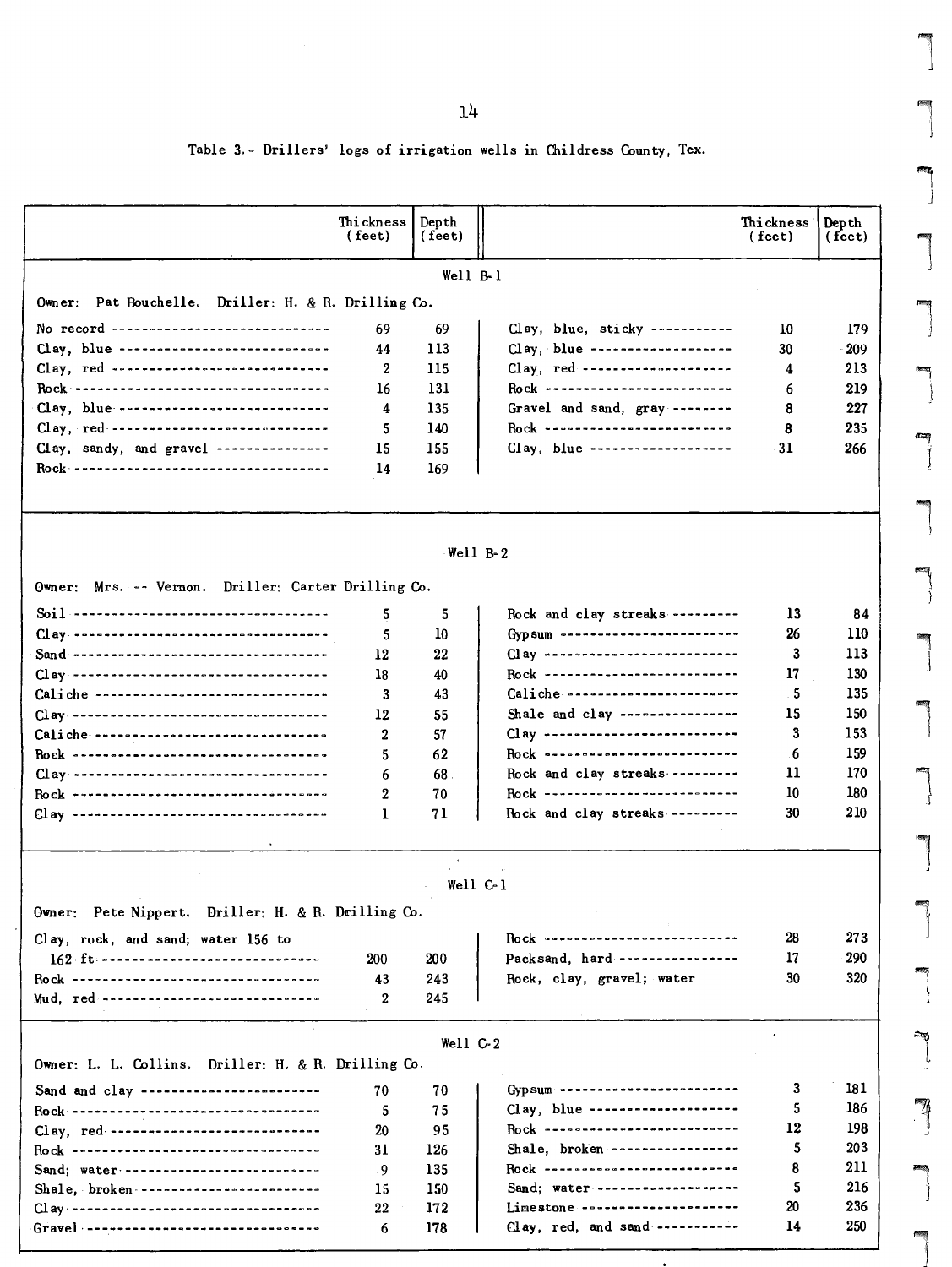|  |  |  |  |  |  |  |  | Table 3.- Drillers' logs of irrigation wells in Childress County--Continued |
|--|--|--|--|--|--|--|--|-----------------------------------------------------------------------------|
|--|--|--|--|--|--|--|--|-----------------------------------------------------------------------------|

|                                                                   | $(\text{feet})$ | ( feet)    |                                                 | Thickness<br>$(\text{feet})$ | Dep th<br>(feet) |
|-------------------------------------------------------------------|-----------------|------------|-------------------------------------------------|------------------------------|------------------|
|                                                                   |                 | Well $C5$  |                                                 |                              |                  |
| Owner: H. P. Scott. Driller: H. & R. Drilling Co.                 |                 |            |                                                 |                              |                  |
| Clay, rock, sand and shale and salty                              |                 |            | Clay, blue ---------------------                | 8                            | 276              |
| water 189 to 195 ft -------------------                           | 212             | 212        | Gyp sum --------- -----------------             | 19                           | 295              |
| Clay, red and blue -----------------------                        | 23              | 235        | Clay, blue ---------------------                | 7                            | 302              |
|                                                                   | 8               | 243        | Gyp sum --------------------------              | 4                            | 306              |
| Packsand, red; water at 248 ft ---------                          | 25              | 268        | Clay, blue ----------------------               | 1                            | 307              |
|                                                                   |                 |            |                                                 |                              |                  |
|                                                                   |                 | Well C-6   |                                                 |                              |                  |
| Owner: Bob Younger. Driller: H. & R. Drilling Co.                 |                 |            |                                                 |                              |                  |
| Clay, red ---------------------------------                       | 42              | 42         | <b>Rock Annewood Contract Contract Contract</b> | 16                           | 208              |
|                                                                   | 8               | 50         | Limestone -----------------------               | 3                            | 211              |
| Clay, blue ------------------------------                         | 9               | 59         |                                                 | 3                            | 214              |
| Clay, red ---------------------------------                       | 28              | 87         | Clay, red                                       | 12                           | 226              |
|                                                                   | 14              | 101        | Clay, blue ----------------------               | 5                            | 231              |
| Clay, blue -------------------------------                        | 3               | 104        |                                                 | 3                            | 234              |
| Clay, red                                                         | 8               | 112        |                                                 | $\mathbf{2}$                 | 236              |
|                                                                   | 10              | 122        | Rock ----------------------------               | 20                           | 256              |
| Clay, blue -------------------------------                        | 4               | 126        | $Clay, red \n \n \n$                            | 10                           | 266              |
|                                                                   | 5               | 131        | Rock                                            | 10                           | 276              |
| Sand, water ------------------------------                        | 2               | 133        | Sand, fine-grained -------------                | $^{1.2}$                     | 278              |
|                                                                   | 23              | 156        | Gypsum and limestone -----------                | 13                           | 291              |
| Sand, red, and gravel -------------------                         | 3               | 159        | $Clay, blue \n \n \n$                           | 7                            | 298              |
|                                                                   | 27              | 186        | Clay, blue, and rock -----------                | 19                           | 317              |
| $Clay, red - \cdots - \cdots - \cdots - \cdots - \cdots - \cdots$ | 6               | 192        |                                                 |                              |                  |
|                                                                   |                 |            |                                                 |                              |                  |
|                                                                   |                 | Well $C-7$ |                                                 |                              |                  |
| Owner: Bill Younger. Driller: H. & R. Drilling Co.                |                 |            | Clay, blue ---------------------                | 3                            | 224              |
| Clay, red, and gypsum --------------------                        | 50<br>20        | 50<br>70   | Clay, red -----------------------               | . 3                          | 227              |
| Sand; water - -----------------------------                       | 10              | 80         | Rock -----------------------------              | 11                           | 238              |
| Clay, red --------------------------------                        | 16              | 96         | Sand, fine-grained, and rock                    |                              |                  |
|                                                                   | 12              | 108        | fragments ---------------------                 | 2                            | 240              |
| Clay, blue -------------------------------                        | 15              | 123        | Clay, blue coorresponsessesses                  | 6                            | 246              |
|                                                                   | 12              | 135        | Clay, red -----------------------               | 13                           | 259              |
| Clay, blue ------------------------------                         | 6               | 141        | Pock ----------------------------               | 11                           | 270              |
|                                                                   | 24              | 165        | Sand and gravel; water ---------                | 10                           | 280              |
| Sand and gravel; water ------------------                         | 7               | 172        | Sand, gray ----------------------               | 8                            | 288              |
|                                                                   | 19              | 191        | Limestone -----------------------               | 17                           | 305              |
| Rock and shale, broken ------------------                         |                 |            |                                                 |                              |                  |
| Clay, blue --------------------------------                       | 4               | 195        | Clay, blue ---------------------                | 5                            | 310              |

 $\begin{bmatrix} 1 \\ 1 \\ 1 \end{bmatrix}$ **raza**<br>|<br>|r **r**<br>L r r<br>T

ł

r

**recently** 

r<br>L

 $\mathbf{r}$ 

r<br>L

r<br>C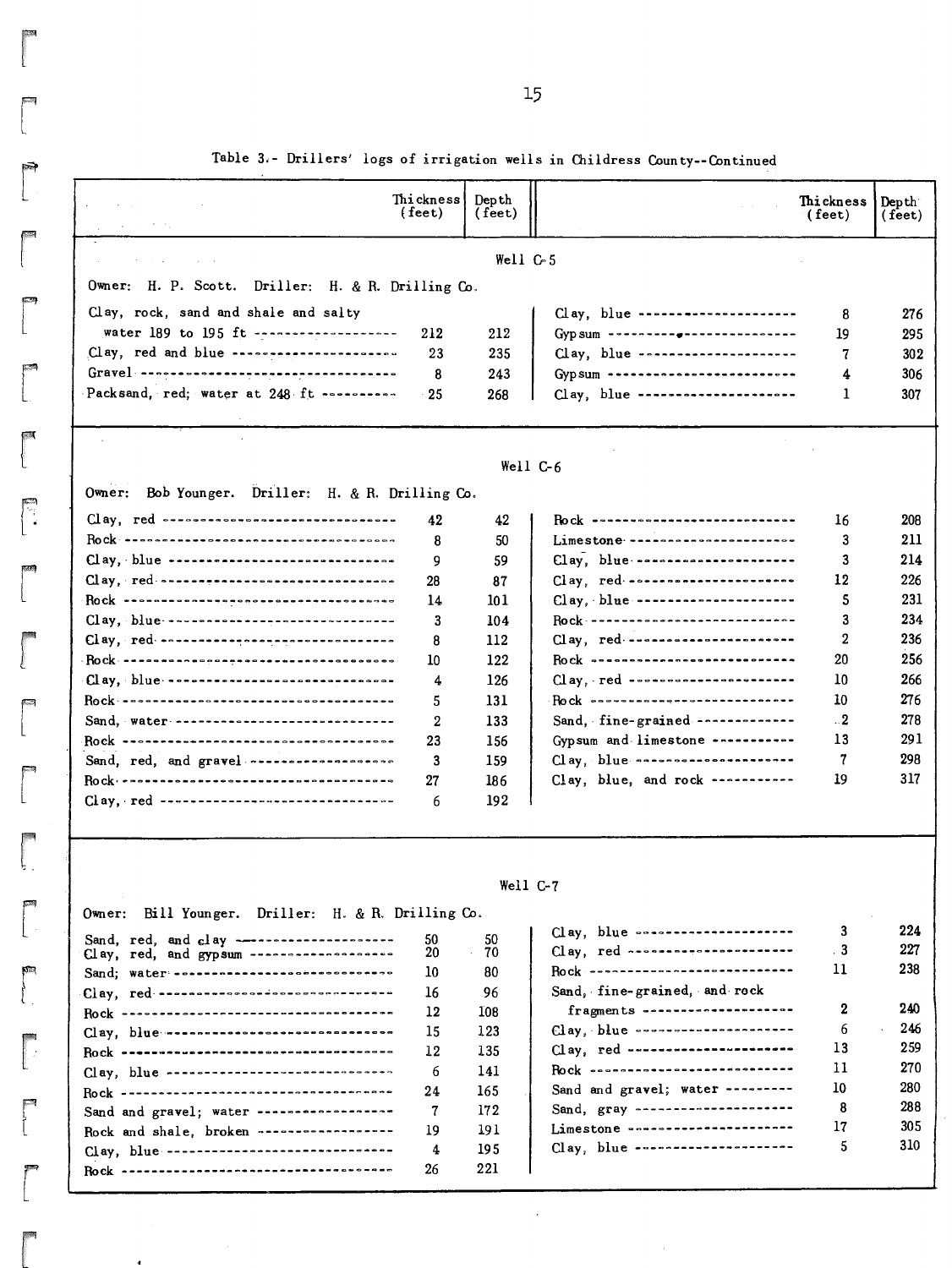Table 3.- Drillers' logs of irrigation wells in Childress County--Continued

|                                                    | Thickness<br>(feet) | Dep the $\blacksquare$<br>(feet) |                                                                         | Thickness<br>( feet) | Dep th<br>(feet) |  |  |  |  |  |  |  |  |
|----------------------------------------------------|---------------------|----------------------------------|-------------------------------------------------------------------------|----------------------|------------------|--|--|--|--|--|--|--|--|
| Well C-9                                           |                     |                                  |                                                                         |                      |                  |  |  |  |  |  |  |  |  |
| Owner: M. I. Wilkes. Driller: H. & R. Drilling Co. |                     |                                  |                                                                         |                      |                  |  |  |  |  |  |  |  |  |
| Sand, red, and gravel -----------------            |                     |                                  |                                                                         |                      |                  |  |  |  |  |  |  |  |  |
| Sand and gravel; water ---------------             | 92                  | 92                               | Shale, broken -------------------<br>Gyp sum -------------------------- | 3<br>9               | 160              |  |  |  |  |  |  |  |  |
| Rock -----------------------------------           | 6<br>19             | 98<br>117                        | Shale and gravel ---------------                                        | 26                   | 169<br>195       |  |  |  |  |  |  |  |  |
| Gravel and shale ----------------------            | 5                   | 122                              | Clay and gravel -----------------                                       | 16                   | 211              |  |  |  |  |  |  |  |  |
| Rock -----------------------------------           | 17                  | 139                              | Sand; water ---------------------                                       | - 2                  | 213              |  |  |  |  |  |  |  |  |
| Gravel ----------------------------------          | 18                  | 157                              | Rock ----------------------------                                       | 14                   | 227              |  |  |  |  |  |  |  |  |
|                                                    |                     |                                  |                                                                         |                      |                  |  |  |  |  |  |  |  |  |
|                                                    |                     |                                  |                                                                         |                      |                  |  |  |  |  |  |  |  |  |
|                                                    |                     |                                  | Well C-10                                                               |                      |                  |  |  |  |  |  |  |  |  |
| Owner: M. I. Wilkes. Driller: H. & R. Drilling Co. |                     |                                  |                                                                         |                      |                  |  |  |  |  |  |  |  |  |
| Sand, red, gravel and clay ------------            | 118                 | 118                              | Clay, sandy --------------------                                        | 8                    | 178              |  |  |  |  |  |  |  |  |
| Cravel, water -------------------------            | 8                   | 126                              | Rock ---------------------------                                        | 8                    | 186              |  |  |  |  |  |  |  |  |
| Clay, sandy ---------------------------            | 10                  | 136                              | Gravel ---------------------------                                      | 4                    | 190              |  |  |  |  |  |  |  |  |
| Gravel and shale ----------------------            | 2                   | 138                              | Clay, blue ---------------------                                        | 4                    | 194              |  |  |  |  |  |  |  |  |
| Rock -----------------------------------           | 16                  | 154                              | Rock -----------------------------                                      | 8                    | 202              |  |  |  |  |  |  |  |  |
| Shale ----------------------------------           | 11                  | 165                              | Sand, water ---------------------                                       | 6                    | 208              |  |  |  |  |  |  |  |  |
| Sand, blue, water ---------------------            | 5                   | 170                              |                                                                         |                      |                  |  |  |  |  |  |  |  |  |
|                                                    |                     |                                  |                                                                         |                      |                  |  |  |  |  |  |  |  |  |
|                                                    |                     |                                  |                                                                         |                      |                  |  |  |  |  |  |  |  |  |
|                                                    |                     | Well C-11                        |                                                                         |                      |                  |  |  |  |  |  |  |  |  |
| Owner: M. I. Wilkes. Driller: H. & R. Drilling Co. |                     |                                  |                                                                         |                      |                  |  |  |  |  |  |  |  |  |
| Sand and clay, red -------------------             | 45                  | 45                               | Gravel and rock ----------------                                        | 22                   | 120              |  |  |  |  |  |  |  |  |
| Rock -----------------------------------           | 5                   | 50                               | Gravel and shale ----------------                                       | 16                   | 136              |  |  |  |  |  |  |  |  |
| Clay, sandy, and gravel --------------             | 8                   | 58                               | Rock and gravel ----------------                                        | 13                   | 149              |  |  |  |  |  |  |  |  |
| Clay, red -----------------------------            | 8                   | 66                               | Shale, blue --------------------                                        | 7                    | 156              |  |  |  |  |  |  |  |  |
| Clay, blue, and gravel ----------------            | 6                   | 72                               | Rock -----------------------------                                      | 15                   | 171              |  |  |  |  |  |  |  |  |
|                                                    | 8                   | 80                               | Clay, red, and gravel ----------                                        | 13                   | 184              |  |  |  |  |  |  |  |  |
| Clay, blue, and gravel ----------------            | 12                  | 92                               | Rock ----------------------------                                       | 9                    | 193              |  |  |  |  |  |  |  |  |
| <u>Rock ----------------------------------</u>     | 6                   | 98                               | Gravel and shale, blue ---------                                        | 22                   | 215              |  |  |  |  |  |  |  |  |
| W                                                  |                     |                                  |                                                                         |                      |                  |  |  |  |  |  |  |  |  |

 $\overline{\phantom{a}}$ 

l

la de la partie de la partie de la partie de la partie de la partie de la partie de la partie de la partie de l<br>De la partie de la partie de la partie de la partie de la partie de la partie de la partie de la partie de la

 $\begin{bmatrix} \phantom{-} \\ \phantom{-} \end{bmatrix}$ 

la de la construction de la construction de la construction de la construction de la construction de la constr<br>La construction de la construction de la construction de la construction de la construction de la construction<br>

l

l

ا<br>العام<br>1

l<br>and the second second second second second second second second second second second second second second second second second second second second second second second second second second second second second second se

 $\overline{\phantom{a}}$ 

 $\begin{array}{c} \hline \end{array}$ 

 $\begin{array}{c} \hline \end{array}$ 

l

 $\int$ 

l  $\begin{array}{ccc} \overline{ \phantom{a} } & & \overline{ \phantom{a} } \ & & \overline{ \phantom{a} } & \overline{ \phantom{a} } \end{array}$ 

]

l

l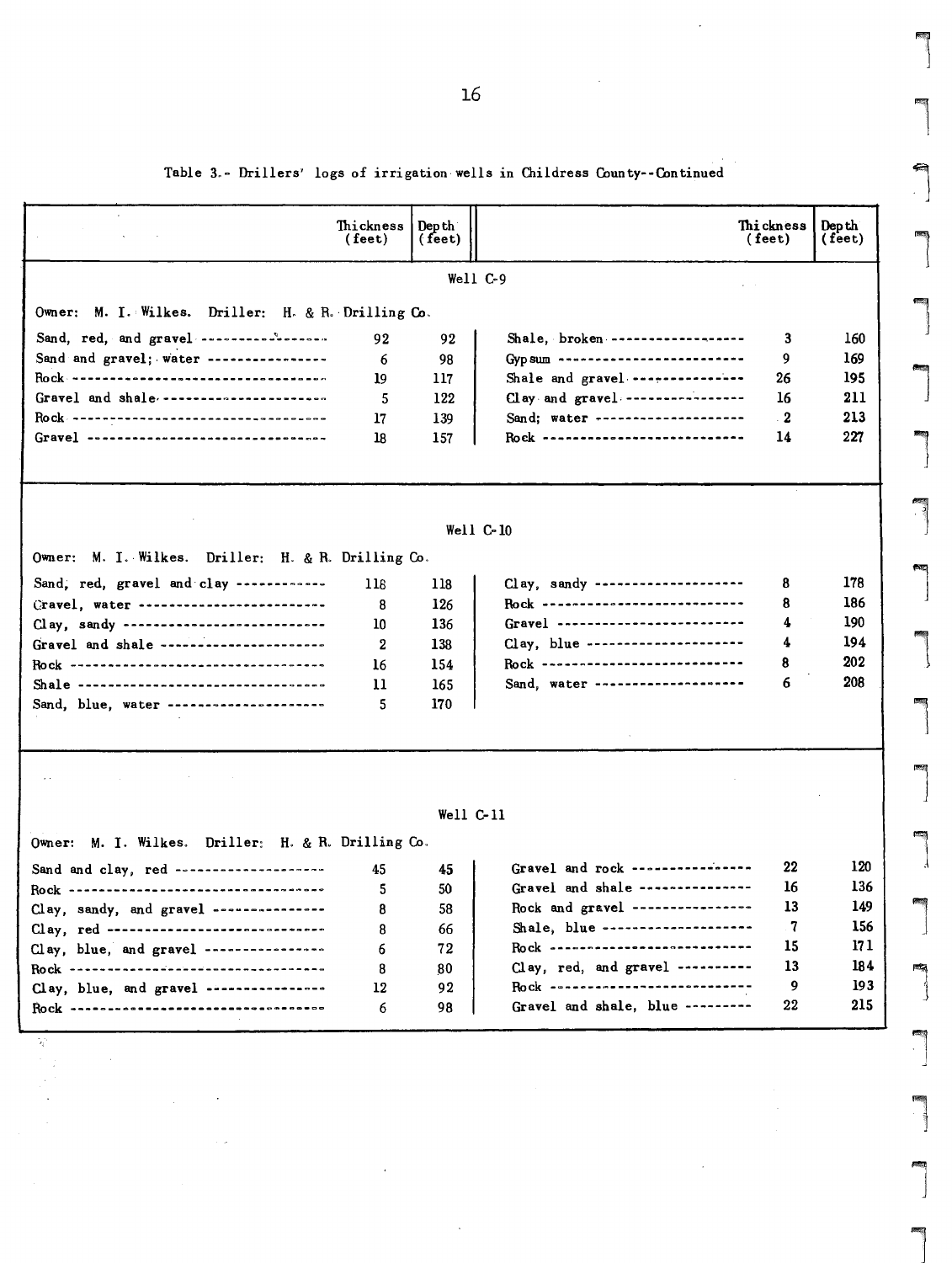|                                                                                                                                                                                                                                                                                                                                              | Thi ckness  <br>(feet) | Dep th<br>(fect) |                                                                               | Thickness<br>(feet) | Dep th<br>$($ feet $)$ |
|----------------------------------------------------------------------------------------------------------------------------------------------------------------------------------------------------------------------------------------------------------------------------------------------------------------------------------------------|------------------------|------------------|-------------------------------------------------------------------------------|---------------------|------------------------|
|                                                                                                                                                                                                                                                                                                                                              |                        | Well C-23        |                                                                               |                     |                        |
| Owner: H. C. Norman. Driller: H. & R. Drilling Co.                                                                                                                                                                                                                                                                                           |                        |                  |                                                                               |                     |                        |
| Clay, and sand, red ----------------------                                                                                                                                                                                                                                                                                                   | 73                     | 73               | Rock ----------------- <i>------</i> --                                       | 48                  |                        |
|                                                                                                                                                                                                                                                                                                                                              | 7                      | 80               | Sand and gravel; water ------                                                 | $\cdot$ 7           |                        |
| Clay, sandy -----------------------------                                                                                                                                                                                                                                                                                                    | 18                     | 98               | Clay, red, and rock ---------                                                 | 15                  |                        |
|                                                                                                                                                                                                                                                                                                                                              | 7                      | 105              | Clay, blue ------------------                                                 | - 5                 |                        |
|                                                                                                                                                                                                                                                                                                                                              | 8                      | 113              | Clay, red, and gravel -------                                                 | 16                  |                        |
|                                                                                                                                                                                                                                                                                                                                              | 8                      | 121              | Rock -------------------------                                                | 14                  |                        |
|                                                                                                                                                                                                                                                                                                                                              | 12                     | 133              | $Clay, blue$ -------------------                                              | 5                   |                        |
| Rock and sand; water ---------------------                                                                                                                                                                                                                                                                                                   | 10                     | 143              | Clay, red and blue ----------                                                 | - 6                 |                        |
| $\prod_{i=1}^n a_i$ sees - se cases concernace concernation of $a$                                                                                                                                                                                                                                                                           | 3                      | 146              | <u>Rock ************************</u>                                          | 21                  |                        |
|                                                                                                                                                                                                                                                                                                                                              | 9                      | 155              | Clay, blue ------------------                                                 | 3                   |                        |
| Clay, red, and blue ----------------------                                                                                                                                                                                                                                                                                                   | 8                      | 163              | $C1$ ay, red --------------------                                             | $\overline{4}$      |                        |
|                                                                                                                                                                                                                                                                                                                                              | 9                      | 172              | Rock -------------------------                                                | 19                  |                        |
| Clay, blue -------------------------------                                                                                                                                                                                                                                                                                                   | 3                      | 175              |                                                                               |                     |                        |
|                                                                                                                                                                                                                                                                                                                                              |                        | Well $C-24$      |                                                                               |                     |                        |
|                                                                                                                                                                                                                                                                                                                                              |                        |                  |                                                                               |                     |                        |
| Owner: Mrs. W. D. Durfey. Driller: John Jenkins.                                                                                                                                                                                                                                                                                             |                        |                  |                                                                               | 20                  |                        |
| Soil, sandy, red ------------------------                                                                                                                                                                                                                                                                                                    | 50                     | 50               | Shale, red -------------------                                                |                     |                        |
|                                                                                                                                                                                                                                                                                                                                              | 1                      | 51               | Sand, fine-grained -----------                                                | . 4                 |                        |
| Lime, porous -----------------------------                                                                                                                                                                                                                                                                                                   | 8<br>11                | 59               | Shale, red and blue ----------<br>Water -------------------------             | 19                  |                        |
| Shale, red and broken -------------------                                                                                                                                                                                                                                                                                                    |                        | 70               |                                                                               | $\cdot$ 2           |                        |
| Shale and gypsum, water -----------------                                                                                                                                                                                                                                                                                                    | 44<br>3                | 114<br>117       | Shale, gray -------------------<br>Shale, gypsum, water ---------             | 18<br>25            |                        |
|                                                                                                                                                                                                                                                                                                                                              |                        | Well F-9         |                                                                               |                     |                        |
| Earl Hackler. Driller: Earl Hackler.<br>Owner:                                                                                                                                                                                                                                                                                               |                        |                  |                                                                               |                     |                        |
| $\texttt{Sand}, \texttt{red}$ . $\texttt{read}$ . $\texttt{re}$ . $\texttt{re}$ . $\texttt{re}$ . $\texttt{re}$ . $\texttt{re}$ . $\texttt{re}$ . $\texttt{re}$ . $\texttt{re}$ . $\texttt{re}$ . $\texttt{re}$ . $\texttt{re}$ . $\texttt{re}$ . $\texttt{re}$ . $\texttt{re}$ . $\texttt{re}$ . $\texttt{re}$ . $\texttt{re}$ . $\texttt{$ | 17                     | 17               | Gyp sum concessores consecuence                                               | 14                  |                        |
| Gyp sum <b>specialistics</b> and concernation and concernation                                                                                                                                                                                                                                                                               | 6                      | 23               | Clay, blue, loose; water -----                                                | -9                  |                        |
| Clay, red and blue -nossassassassassassassa                                                                                                                                                                                                                                                                                                  | 67                     | 90               | Gypsum ========================                                               | 17                  |                        |
|                                                                                                                                                                                                                                                                                                                                              | 10                     | 100              | No record ---------------------                                               | 70                  |                        |
| Shale, blue, hard ------------------------                                                                                                                                                                                                                                                                                                   | 8                      | 108              | Rock? hard; water ------------                                                | 8                   |                        |
| Clay, blue, loose; water                                                                                                                                                                                                                                                                                                                     | 6                      | 114              | Rock, hard -------------------                                                | 11                  |                        |
| Gyp sum socializations and accessored and consumer                                                                                                                                                                                                                                                                                           | 11                     | 125              | Shale, blue, hard                                                             | 18                  |                        |
| Clay, red and blue ------------------------                                                                                                                                                                                                                                                                                                  | 35                     | 160              |                                                                               | 16                  |                        |
|                                                                                                                                                                                                                                                                                                                                              |                        | Well $F-12$      |                                                                               |                     |                        |
| Troy Billingsley. Driller: George Luke.<br>$0$ wher:                                                                                                                                                                                                                                                                                         |                        |                  |                                                                               |                     |                        |
| Surface soil ------------------------------                                                                                                                                                                                                                                                                                                  | 7                      | 7                | Shale, red $\cdots$                                                           | 8                   |                        |
|                                                                                                                                                                                                                                                                                                                                              | 41<br>4                | 48<br>52         | $\texttt{Sand}$ ; water ------------------<br>Shale, gray, and caliche; water | 15<br>26            |                        |

 $\sim$ 

# Table'3.- Drillers' logs of irrigation wells in Childress County~-Continued

**read**<br>**read** 

r

17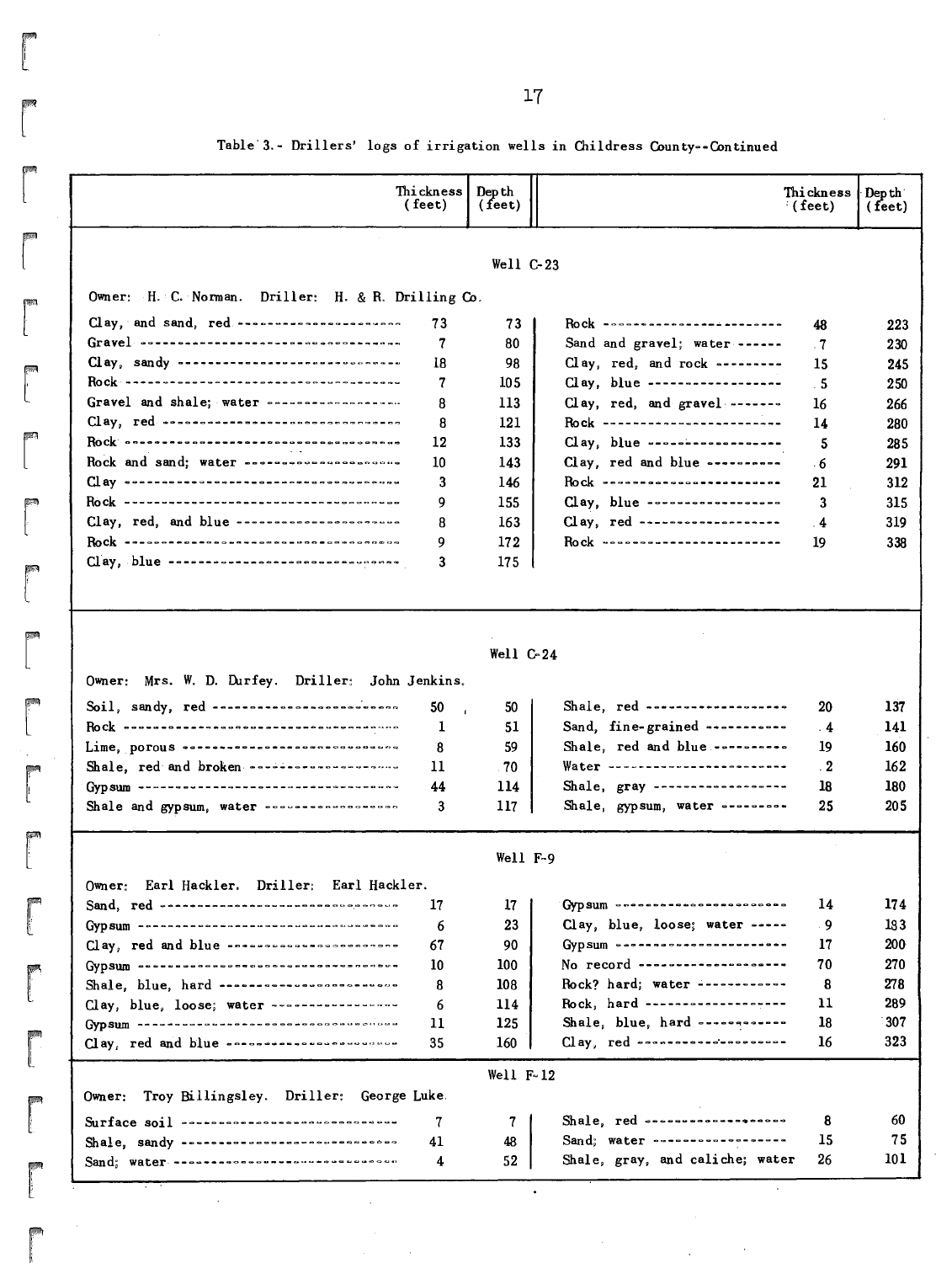Table 4.- ADa lyses of water from irrigation wells in Childress County, Tex. (Mineral constituents are in parts per million)

~ ~ ,--\_ .. ,

 $\sim$   $\sim$ 

| We11     | Owner            | Depth<br>οf<br>well<br>$(f_t)$ | Date of<br>collection | Silical Cal-<br>$(Si02)$ cium | (Ca) | Magne-<br>sium<br>(Mg) | (Na) | Sodium Bicar-<br>bonate<br>$(HCO_3)$ | $Su1-$<br>fate<br>$(S_0)$ | $Chlo-$<br>ride<br>(C1) | Ni-<br>trate<br>(NO <sub>3</sub> ) | Boron<br>(B) | Dis-<br>solved<br>solids | Hard-<br>ness<br>a s<br>CaCO <sub>3</sub> dium | $Per-$<br><b>cent</b><br>$so-$ | Sodium-<br>adsorp-<br>tion<br>ratio | Specific<br>conduct-<br>ance<br>(micromhos<br>at $25^{\circ}$ C) | $\overline{D}$ |    |
|----------|------------------|--------------------------------|-----------------------|-------------------------------|------|------------------------|------|--------------------------------------|---------------------------|-------------------------|------------------------------------|--------------|--------------------------|------------------------------------------------|--------------------------------|-------------------------------------|------------------------------------------------------------------|----------------|----|
| $C-13$   | L. C. Hill       | 176                            | Sept.30, 1953         | 18                            | 606  | .73                    | -50  | 236                                  | 1,580                     | 55                      | 31                                 | 10.41        | 12.530 :                 | 1.810                                          | 6                              | 0.5                                 | 2.740                                                            | 7.4            |    |
| $C - 22$ | John Sherman     | 205                            | Sept.28, 1953         | 16                            | 564  | 114                    | 91   | 224                                  | 1,670                     | 110                     | 16                                 | .93          | 2,690                    | 1,880                                          | 10                             | . 9                                 | 2.980                                                            | 7.4            |    |
| C-26     | L. M. Bartlett   | 177                            | Sept. 26, 1953        | 18                            | 604  | 151                    | 260  | 162                                  | 1,950                     | 380                     | $3.2$  1.2                         |              | 3,450                    | 2,130                                          | 21                             | 2.5                                 | 4.030                                                            | 7.5            |    |
| $C - 27$ | Dewey Scott      | 170                            | Sept. 28, 1953        | 15                            | 584  | 150                    | 164  | 207                                  | 1,900                     | 230                     | 5.111.3                            |              | 3,150                    | 2,070                                          | 15                             | 1.6                                 | 3,550                                                            | 7.5            |    |
| $C - 36$ | G. E. Clark      | 150                            | Sept. 26, 1953        | 16                            | 606  | 129                    | 204  | 201                                  | 1,850                     | 310                     | 5.1                                | .78          | 3.220                    | 2.040                                          | 18                             | 2.0                                 | 3.690                                                            | 7.5            |    |
| $C - 37$ | do               | 153                            | d o                   | 17                            | 602  | 139                    | 240  | 190                                  | 1,890                     | 360                     | 4.6                                | .93          | 13,350                   | 2.070                                          | 20                             | 2.3                                 | 3,890                                                            | 7.4            |    |
| $C - 40$ | C. A. Mitchell   | $170-$                         | d o                   | 18                            | 594  | 129                    | 230  | 143                                  | 1.860                     | 350                     | 6.5                                | .62          | 3,260                    | 2.010                                          | 20                             | 2:2                                 | 3.850                                                            | l 7 - 8        |    |
| $C - 41$ | A. L. Clements   | 220                            | do                    | 18                            | 600  | 117                    | 124  | 190                                  | 1,770                     | 185                     | 4.5                                | . 62         | 2.910                    | 1.980                                          | 12                             | 1.2                                 | 3,250                                                            | 7.5            |    |
| $C - 43$ | C. A. Mitchell   | 170                            | do                    | 18                            | 604  | 149                    | 216  | 181                                  | 1,890                     | 330                     | 4.6                                | . 66         | 3.300                    | $2 - 120$                                      | 18                             | 2.0                                 | 3.800                                                            | 74             |    |
| $C - 45$ | Steve Owens      | 100                            | do                    | 18                            | 608  | 158                    | 256  | 162                                  | 1,890                     | 460                     | 7.2                                | $-50$        | 3.480                    | 2,170                                          | 20                             | 2.4                                 | 4.120                                                            | 7.5            |    |
| $C - 50$ | Tom Darnell      | 172                            | Sept. 28, 1953        | 16                            | 610  | 125                    | 182  | 197                                  | 1,810                     | 290                     | 9.7                                | .88          | 3.140                    | 2.040                                          | 16                             | 1.8                                 | 3,580                                                            | l 7 - 5        |    |
| $F - 5$  | J. J. Goodnight  | 270                            | Sept. 24. 1953        | 16                            | 620  | 232                    | 730  | 220                                  | 2,400                     | .040                    |                                    | 214.7        | 5,150                    | 2.500                                          | 39                             | 6.3                                 | 6,490                                                            | 7.5            |    |
| $F - 6$  | Clyde Nippert    | 180                            | Sept.23, 1953         | 18                            | 570  | 144                    | 157  | 104                                  | 1,950                     | 200                     |                                    | 0.02.2       | 3,090                    | 2,010                                          | 14                             | 1.5                                 | 3.450                                                            | 7.3            |    |
| $F - 9$  | Earl Hackler     | 323                            | Sept.24, 1953         | 15                            | 578  | 184                    | 402  | 153                                  | 2, 200                    | 480                     |                                    | 514.6        | 3,940                    | 2,200                                          | 28                             | 3.7                                 | 4.640                                                            | 7.5            | 50 |
| $F-12$   | Troy Billingsley | 101                            | Sept.25, 1953         | 15                            | 590  | 151                    | 150  | 259                                  | 1,870                     | 190                     | 6.91.6                             |              | 3,100                    | 2,090                                          | 13                             | 1.4<br>$\rightarrow$ .              | 3.490                                                            | 17.4           |    |
| $F - 13$ | G. W. Hale       | 120                            | Sept. 24, 1953        | 16                            | 606  | 128                    | 152  | 279                                  | 1,780                     | 210                     | 11                                 | 1.2          | 3.040                    | 2.040                                          | 14                             | 1.5                                 | 3.460                                                            | 17.3           |    |
| $F - 15$ | Herbert Loter    | 117                            | Sept.25, 1953         | 18                            | 568  | 163                    | .90  | 203                                  | 1,930                     | 75                      | 16                                 | .76          | 2.960                    | 2.090                                          | 9                              | - 9                                 | 3.190                                                            | 8.0            |    |
| $F-16$   | Pink Close, Jr.  | 312                            | do                    | 15                            | 582  | 174                    | 322  | 169                                  | 2,110                     | 400                     |                                    | $.2 \, 4.0$  | 3,690                    | 2,170                                          | 24                             | 3.0                                 | 4,300                                                            | 7.5            |    |
| $G-1$    | Ray Grimes       | 278                            | d o                   | 17                            | 570  | 130                    | .83  | 104                                  | 1,790                     | 102                     | 12 <sup>2</sup>                    | .41          | 2,760                    | 1,960                                          | 8                              | $\cdot$ 8                           | 3,050                                                            | 1.9            |    |
| $J - 3$  | Virgil Ellis     | 168                            | d o                   | 17                            | 608  | 101                    | 116  | 223                                  | 1,710                     | 162                     | 6.3                                | .90          | 2,830                    | 1,930                                          | 12                             | 1.1                                 | 3,190                                                            | 7.4            |    |

-\_ .. 1 ~ -=..1 c....-J ~ ~. ----.J ~ ~ ------1 ~ ~

 $-$ 

 $\mathcal{L}$ 

 $\mathcal{A}$